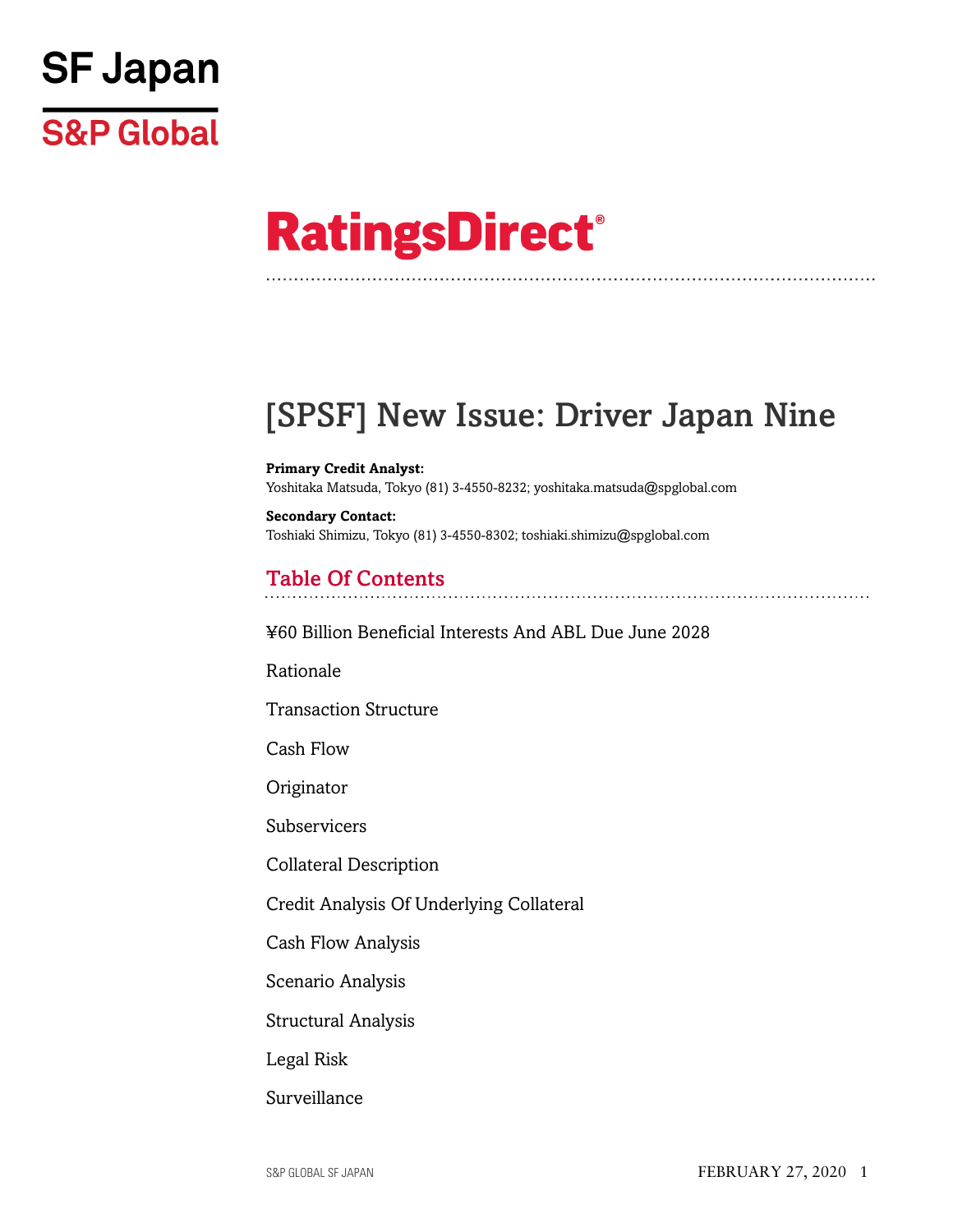# Table Of Contents (cont.)

[Note](#page-20-0)

[Related Criteria](#page-20-1)

[Related Research](#page-20-2)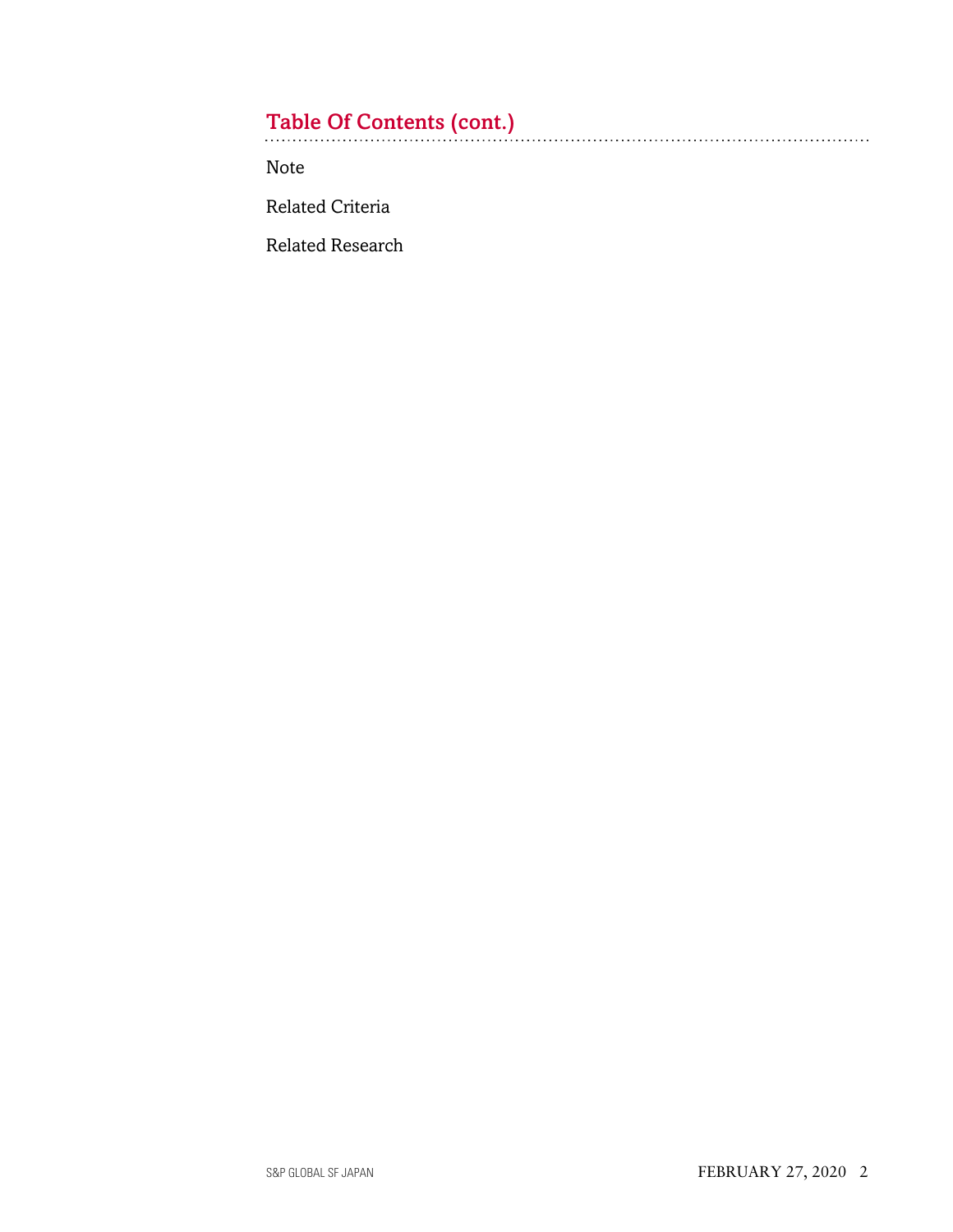# [SPSF] New Issue: Driver Japan Nine

# Ratings Detail

This information is published by S&P Global SF Japan Inc. S&P Global SF Japan Inc. is a registered credit rating agency under Japan's Financial Instruments and Exchange Act (FIEA) but is not registered as a Nationally Recognized Statistical Rating Organization (NRSRO) under U.S. laws. Therefore the credit ratings assigned by S&P Global SF Japan Inc. are Registered Credit Ratings under FIEA but are not Credit Ratings issued by an NRSRO under U.S. laws.

# <span id="page-2-0"></span>¥60 Billion Beneficial Interests And ABL Due June 2028

#### Ratings As Of Feb. 27, 2020

| Class                  | Amount (bil. $\mathbf{\Psi}$ ) | Rating     | Interest rate | Legal final maturity<br>date | Overcollateralization ratio (%) § |
|------------------------|--------------------------------|------------|---------------|------------------------------|-----------------------------------|
| Beneficial interests 2 | 37.5                           | $AAA$ (sf) | Fixed         | June 28, 2028                | 6.5                               |
| ABL 2                  | 22.5                           | $AAA$ (sf) | Fixed         | June 28, 2028                | 6.5                               |

§The overcollateralization ratio is defined as follows: 1-(A+B)/(C-D-E); A: the rated obligations and equally ranked obligations; B: prior obligations to the rated obligations; C: underlying assets (including cash); D: liquidity reserves; E: obligations, except for senior, mezzanine, or subordinate obligations (seller's interest, etc.) ABL--Asset-backed loan.

| Profile                                          |                                                                       |
|--------------------------------------------------|-----------------------------------------------------------------------|
| Closing date                                     | Feb. 27, 2020                                                         |
| Collateral                                       | Auto loan receivables                                                 |
| Originator/Trustor 1/Servicer                    | Volkswagen Financial Services<br>Japan Ltd.                           |
| Trustee (Trusts 1 and 2)                         | Deutsche Trust Company Ltd.<br>Japan                                  |
| Collection account                               | MUFG Bank Ltd.                                                        |
| Arrangers                                        | BNP Paribas Securities (Japan) Ltd.<br>and Mizuho Securities Co. Ltd. |
| ABL 1 Lender/Trustor 2                           | Mizuho Securities Co. Ltd.                                            |
| Underwriter                                      | BNP Paribas Securities (Japan) Ltd.                                   |
| Subservicers/Guarantors of auto loan receivables | JACCS Co. Ltd. and Cedyna<br>Financial Corp.                          |

| <b>Credit Support</b>          |                                                                                                                                                                                                                                                                                                                                                                                                                                                                                                                                                                                                                                                                                                                                                                                                     |
|--------------------------------|-----------------------------------------------------------------------------------------------------------------------------------------------------------------------------------------------------------------------------------------------------------------------------------------------------------------------------------------------------------------------------------------------------------------------------------------------------------------------------------------------------------------------------------------------------------------------------------------------------------------------------------------------------------------------------------------------------------------------------------------------------------------------------------------------------|
| Overcollateralization          | (1) Credit support provided through overcollateralization mitigates the credit risk of the beneficial interests and ABLs.<br>(2) Principal payments in cash for the subordinate beneficial interest will not be made until credit enhancement reaches<br>the target level. Accordingly, credit enhancement for ABL 1 is set to rise to the target level as seasoning increases. After<br>credit enhancement reaches the target level, payments convert to pro rata on ABL 1 and the subordinate beneficial<br>interest. We incorporate an impact of pro rata-basis redemption in our cash flow analysis. (3) During the one-year<br>revolving period, the amount of the subordinate beneficial interest that serves as credit enhancement increases if the<br>originator entrusts additional loans. |
| Early amortization<br>triggers | Early amortization triggers would mitigate potential adverse impact on redemption of ABL 1.                                                                                                                                                                                                                                                                                                                                                                                                                                                                                                                                                                                                                                                                                                         |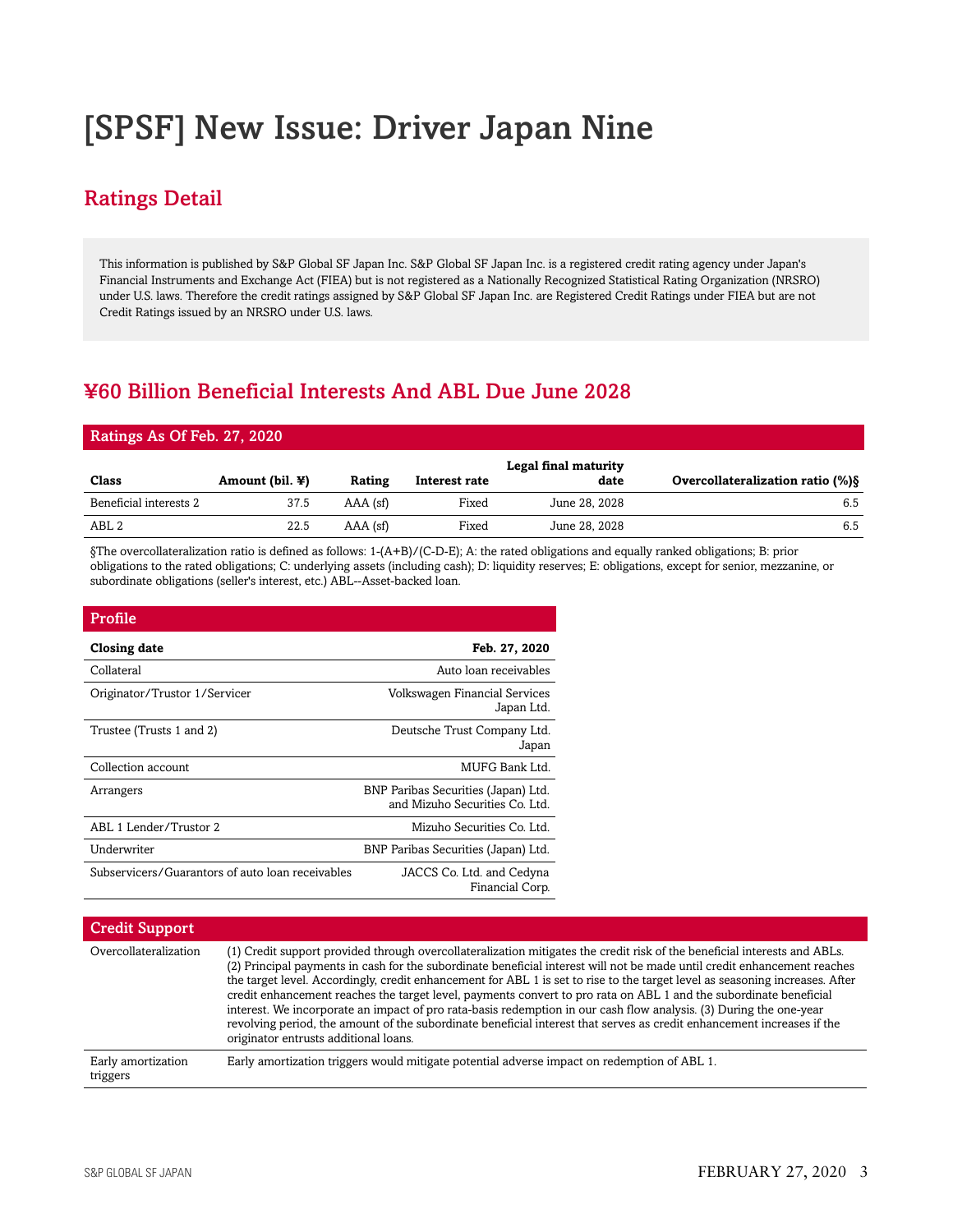| <b>Transaction Structure</b> |                                                                                                                                                                                                                                                                                                                                                                                                     |
|------------------------------|-----------------------------------------------------------------------------------------------------------------------------------------------------------------------------------------------------------------------------------------------------------------------------------------------------------------------------------------------------------------------------------------------------|
| Servicing risk               | A backup servicer will not be appointed at the closing date. In the event that certain credit events stipulated in trust<br>agreements occur, trustee 1 will appoint a backup servicer and, in certain cases, have that backup servicer take over servicing<br>operations from the initial servicer. This structure mitigates the risk of an extended period of disruption to servicing activities. |
| Liquidity risk               | A cash reserve to be funded at closing for four months' worth of interest payments and transaction expenses mitigates liquidity<br>risk. In addition, this cash reserve is nonamortizing during the transaction term and ultimately serves as credit support.                                                                                                                                       |
| Commingling risk             | Advance payment collections by the servicer and overcollateralization mitigate commingling risk.                                                                                                                                                                                                                                                                                                    |
|                              | Counterparty risk Under the transaction documents, qualified banks have a short-term credit rating of 'A-1' or above. In the future, if the bank of<br>the account is no longer eligible as a qualified bank, the account will be transferred within 30 days to a financial institution that<br>is eligible.                                                                                        |

#### Assumed Scenarios

| (%)                                                            |     | Base scenario 'AAA' stress scenario |
|----------------------------------------------------------------|-----|-------------------------------------|
| Cumulative default rate                                        | 0.8 | 4.0                                 |
| Losses on balloon payments                                     | 0.0 | 7.0                                 |
| Monthly prepayment rate                                        | 1.0 | $0.05$ to $3.0$                     |
| Cumulative default rate considering losses on balloon payments | 0.8 | 7.3                                 |
| Excess spread                                                  |     |                                     |
| Break-even overcollateralization level                         |     | 6.2                                 |

# <span id="page-3-0"></span>Rationale

S&P Global SF Japan Inc. (SPSF) today said that it has assigned its 'AAA (sf)' ratings to Driver Japan nine's beneficial interests 2 and its corresponding asset-backed loan (ABL 2) under the transaction. Both are due June 2028 and worth a combined ¥60.0 billion (see tables above). The collateral comprises Japanese auto loan receivables that Volkswagen Financial Services Japan Ltd. (VWFSJ) originated.

The ratings reflect our views primarily on the following.

- We assume a cumulative default rate on the initial receivables balance of 0.8% during the transaction term, based on the characteristics of and historical data on the underlying auto loan assets, performance data on past series, and our overall outlook for the future performance of Japanese auto loan assets.
- We also assume a cumulative default rate of 7.3% under our 'AAA' stress scenario, considering that the underlying assets include auto loans with balloon payments (such loans have equal payments during the loan's life except for the last "balloon" payment, which is significantly larger).
- Credit support, provided through overcollateralization, mitigates the credit risk of the underlying assets.
- Credit support available to beneficial interests 2 and ABL 2 withstood our 'AAA' stress scenario after analyzing the cash flow stressed on all the parameters, including default rates.
- Advance payment collections by the transaction's servicer mitigate commingling risk.
- Cash reserves in order to provide liquidity support for interest payments on rated classes and transaction costs are funded on the transaction's closing date.
- Initial servicer VWFSJ and subservicers JACCS Co. Ltd. and Cedyna Financial Corp. are able to fulfill their roles in the transaction.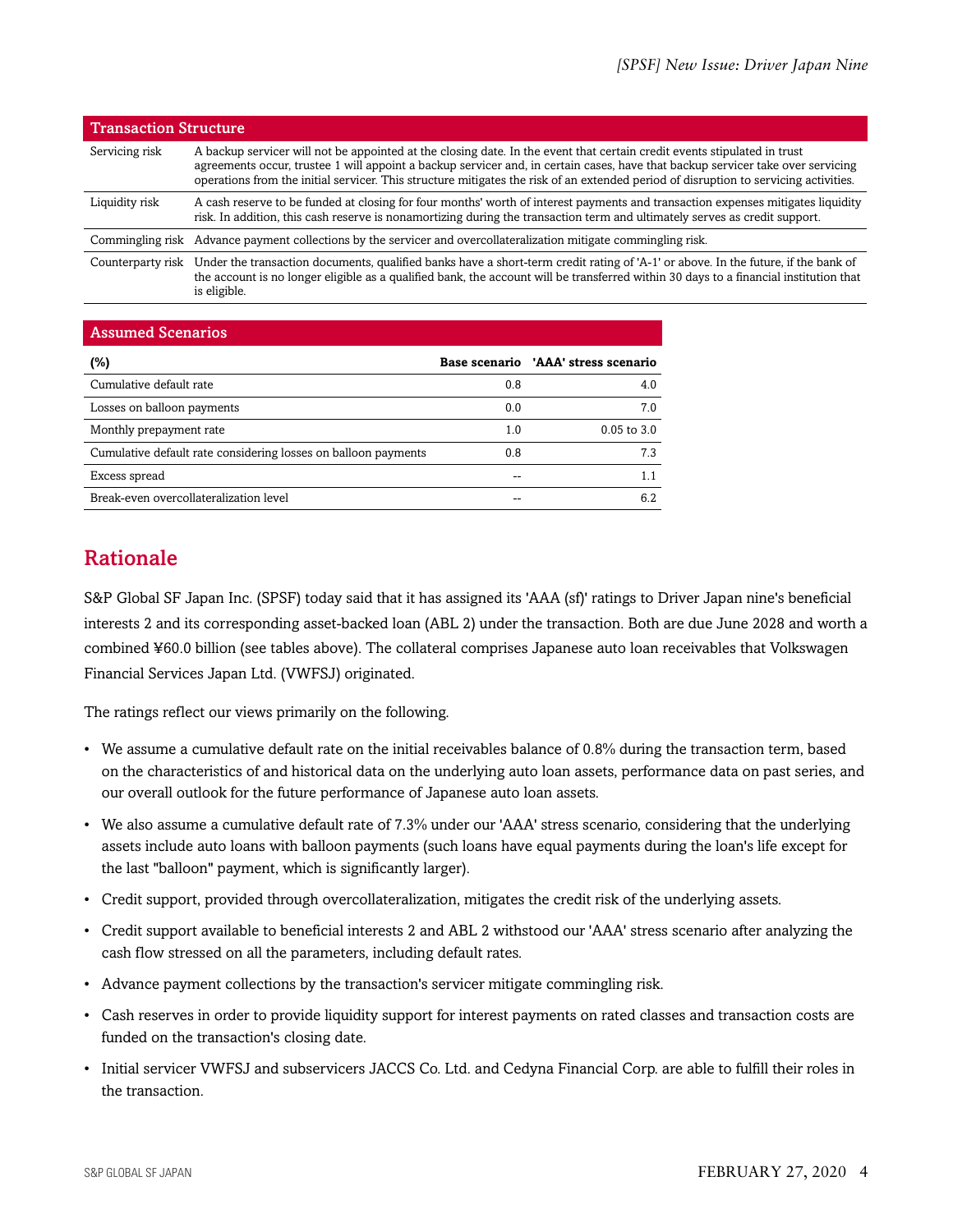- As soon as the overcollateralization ratio has reached a certain level after a revolving period, the principal will be redeemed on a pro rata basis. The transaction's payment structure and cash flow mechanisms include the establishment of early amortization triggers that will convert principal payments to a monthly pass-through turbo structure if these early amortization triggers hit.
- The transaction's legal structure establishes that the entrustment of the underlying assets are not considered as security interest and thus the underlying assets will not be considered as part of the originator's property in the event of its bankruptcy.

# <span id="page-4-0"></span>Transaction Structure

The ¥60 billion beneficial interests 2 and ABL 2 are backed by a pool of auto loan receivables that VWFSJ originated. The transaction structure is shown below (see chart 1).

#### Chart 1 **Driver Japan Nine Transaction Structure**



Copyright @ 2020 by Standard & Poor's Financial Services LLC. All rights reserved.

1. The originator entrusted a pool of auto loan receivables and cash with Deutsche Trust Co. Ltd. Japan (Deutsche Trust Japan; trustee 1). At the entrustment, the lien on the receivables was perfected against third-party claims via registration of the transfer of the receivables, pursuant to regulations for perfection under Japan's Special Perfection Law. Perfection against obligor claims will be suspended unless certain events, such as a servicer replacement, occur.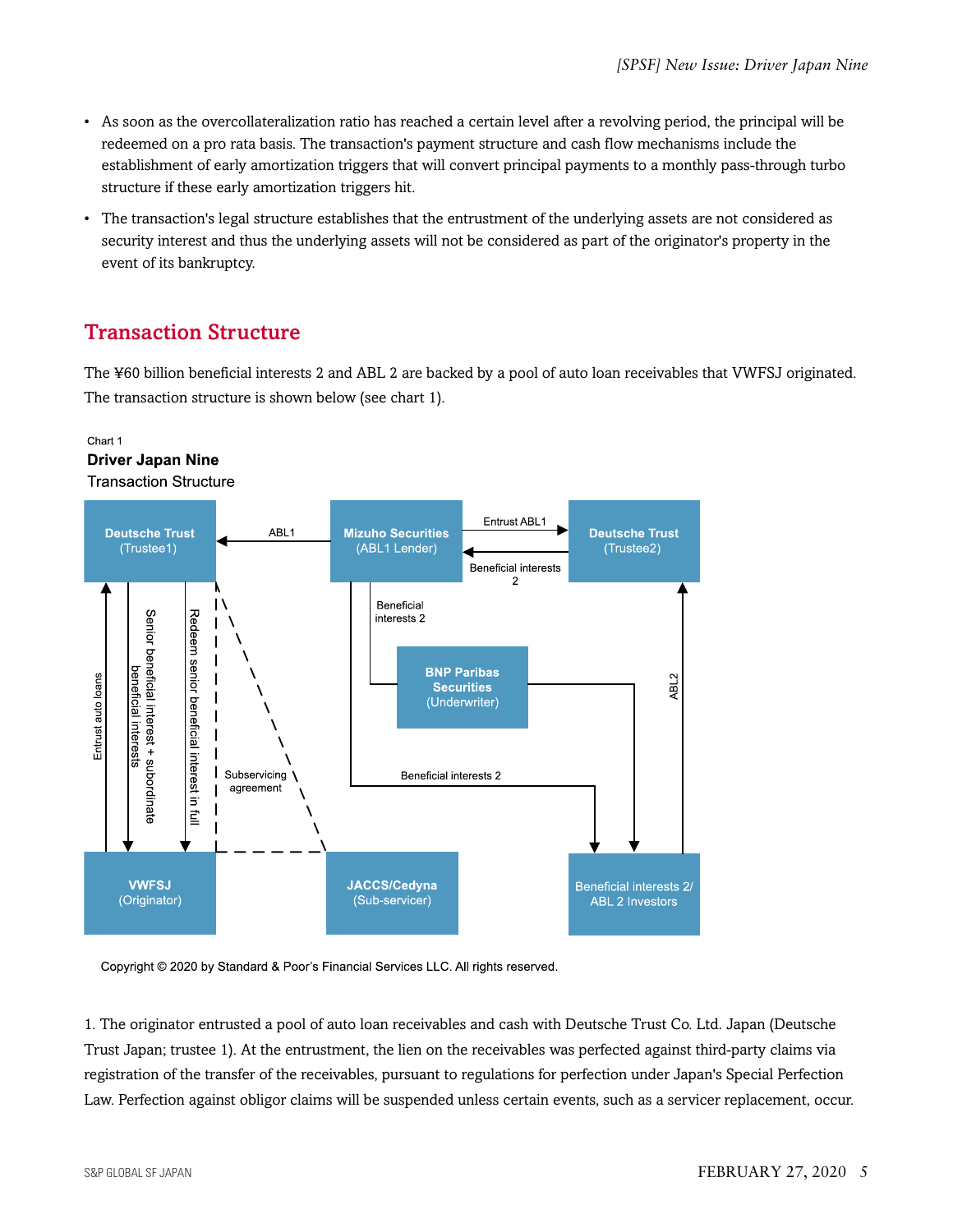The originator received the senior beneficial interest and subordinate beneficial interest. Upon entrustment of the auto loans, the originator transferred withheld ownership of the relevant purchased vehicles to trustee 1. However, withheld ownership was not be registered in trustee 1's name.

2. Trustee 1 raised funds from Mizuho Securities Co. Ltd. (ABL 1 Lender). Trustee 1 then redeemed the senior beneficial interest in full on the trust commencement date. The originator holds the subordinate beneficial interest for the life of the transaction.

3. The ABL 1 Lender entrusted ABL 1 with Deutsche Trust Japan, which serves also as trustee 2. Then, BNP Paribas Securities (Japan) Ltd. and Mizuho Securities sold beneficial interests 2 to investors through a private placement. Investors also chose to lend money through ABL 2 instead of purchasing beneficial interests 2. At the transfer of beneficial interests 2, their assignment was perfected against obligor and third-party claims following trustee 2's written consent to a notarially certified date, pursuant to Article 94 of the Trust Law.

4. During the revolving period, the originator may entrust further auto loan receivables with trustee 1 if funds are available.

5. The originator will continue to collect the receivables with the subservicers.

ABL 1, beneficial interests 2, and ABL 2 carry fixed rates of interest and dividend. Trustee 1 is scheduled to pay interest and principal on ABL 1 from its account to a separate account for trustee 2 on each monthly trust calculation date. After the one-year revolving period, trustee 1 will redeem ABL 1 sequentially until overcollateralization reaches 11.5%--which is 5.0 percentage points higher than the level at closing. As soon as overcollateralization has reached 11.5%, trustee 1 will redeem the principal on ABL 1 and the subordinate beneficial interest pro rata.

Trustee 2 will use collections from ABL 1 to pay interest and principal on beneficial interests 2 and ABL 2 via a pass-through structure after deducting its trustee fee. The payment priority of beneficial interests 2 and ABL 2 is pari passu throughout the transaction term.

In this transaction, a backup servicer will not be appointed at closing. In the event that certain credit events stipulated in trust agreements occur, trustee 1 will appoint a backup servicer and, in certain cases, have that backup servicer take over servicing operations from the initial servicer.

### <span id="page-5-0"></span>Cash Flow

#### Delivery of collections

Each monthly collection period of this transaction starts on the 11th of each month and ends on the 10th of the following month. JACCS will collect payments from the receivables it subservices on behalf of VWFSJ through automatic withdrawal from the obligors' accounts on the 27th of each month. Cedyna will collect the same on the 26th of each month. JACCS and Cedyna, as the guarantors, will transfer the full amount of scheduled collected proceeds--regardless of the amount of actual collected proceeds--to VWFSJ on the same respective days. VWFSJ makes advance payment to trustee 1 for one month of scheduled collections on the fourth business day before the 28th of the month when automatic withdrawal occurs. It reimburses the advance payment four business days before the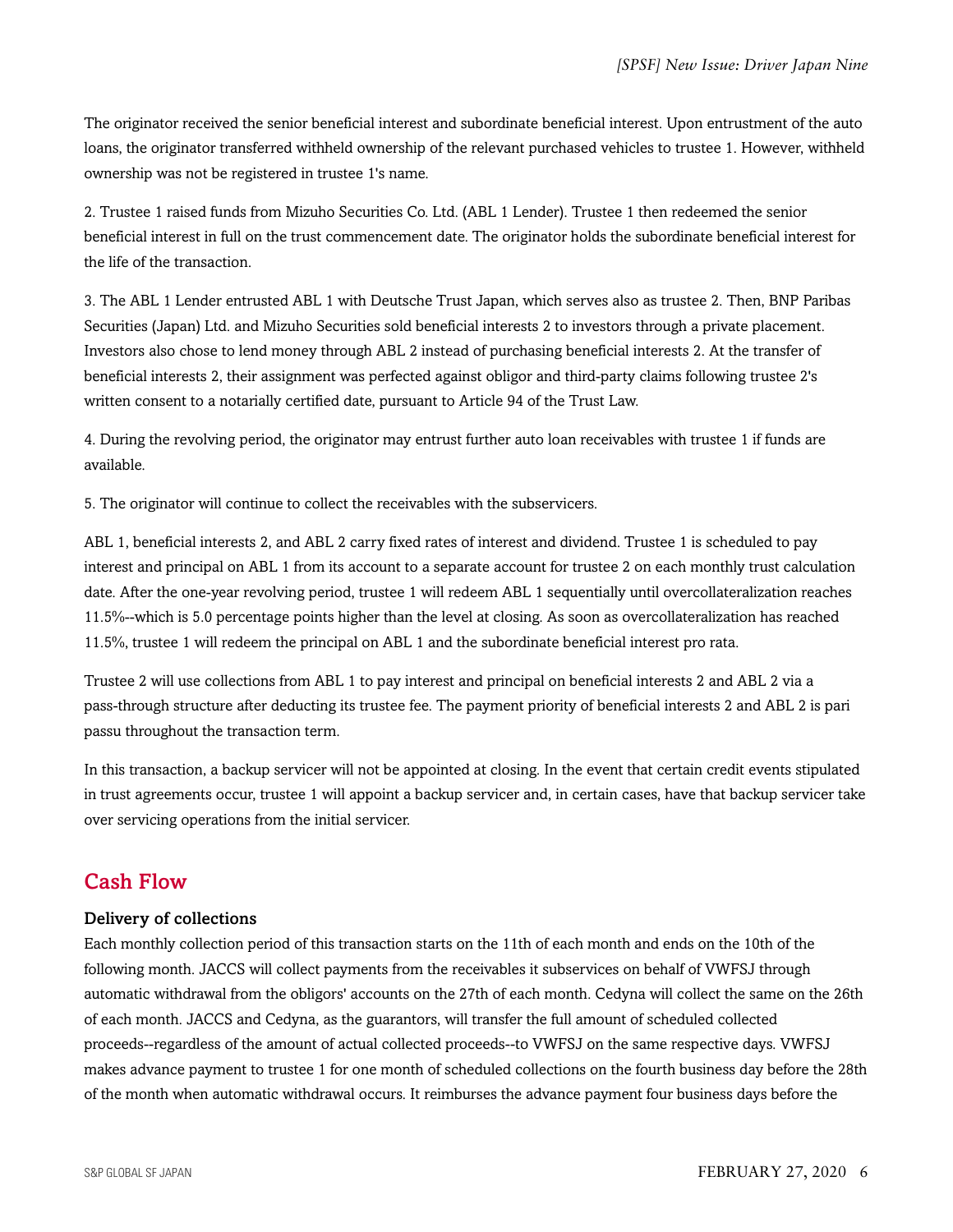28th of the following month. In this transaction, the modified following business day convention will apply to the 28th of each month.

Trustee 1 will distribute interest and principal on ABL 1 one business day before the 28th of each month. Trustee 2 will distribute interest and principal on beneficial interests 2 and ABL 2 on the 28th of the same month.

#### Revolving period

During the revolving period, VWFSJ can entrust additional auto loan receivables with trustee 1. The revolving period starts on the trust commencement date and ends on March 10, 2021, at the latest. It will end earlier if and when any of the early amortization events described below occur.

During the revolving period, trustee 1 will use interest and principal collected from the auto loan receivables less an amount equivalent to the sum of trustee fees, servicing fees, and other expenses to pay interest on ABL 1. Then, trustee 1 will retain excess cash collected from the asset pool (retained cash) in a trust. However, if VWFSJ entrusts additional auto loan receivables, it will receive a newly issued senior beneficial interest and subordinate beneficial interest and will use the retained cash to redeem the new senior beneficial interest. As soon as overcollateralization has reached 8.5%, payment to the subordinate beneficial interest will start using the excess overcollateralization or earnings.

#### Repayment of beneficial interests and ABL

After the revolving period has ended, trustee 1 will use interest and principal collected from the auto loan receivables, less an amount equivalent to the sum of trustee fees, servicing fees, and other expenses, to pay interest on ABL 1. Then ABL 1 will redeem sequentially until overcollateralization reaches 11.5%. As soon as overcollateralization has reached 11.5%, trustee 1 will transfer principal payments received pro rata to ABL 1 and the subordinate beneficial interest. The percentage of overcollateralization for ABL 1 will remain constant as long as the portfolio's performance stays within the following predetermined boundaries:

- The cumulative gross loss ratio exceeds 0.50% during the first six months after closing, 0.80% between month six and month 15, or 1.15% between month 15 and month 24, and trustee 1 therefore repays ABL 1 sequentially until overcollateralization reaches 17.0% for ABL 1.
- Additional credit enhancement reaches the required level, and the repayment therefore reverts to pro rata.
- The cumulative gross loss ratio exceeds 1.6% at any time, and amortization therefore permanently switches to sequential payments.

#### Discount rate

The discount rate applied to each loan (including additional auto loans that VWFSJ may entrust during the revolving period) in Driver Japan nine's pool is set to be the greater of: (1) a predetermined rate (which is set, based on the entrusted pool, such that the cash flow from the assets covers the fixed interest rate of ABL 1, plus fees and expenses), and (2) the applicable interest rate in the relevant auto loan agreement.

#### Early amortization triggers

This transaction is structured with early amortization triggers, which mitigates the potential adverse impact on redemption of ABL 1. In the early amortization period, trustee 1 repays ABL 1 sequentially. Early amortization trigger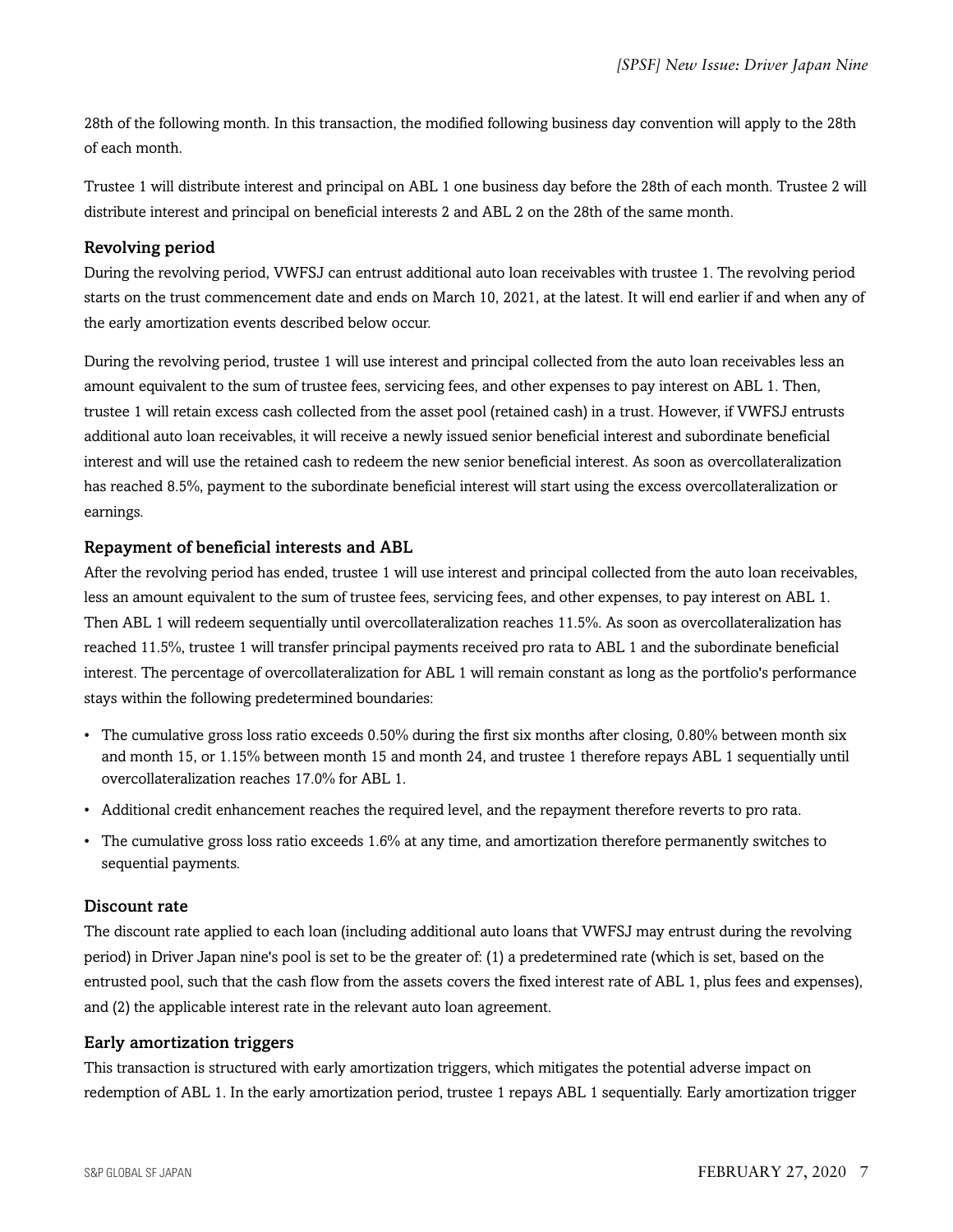events include, but are not restricted to, the following:

- The cumulative gross loss ratio exceeds 1.6%;
- A servicer replacement event occurs;
- A subservicer replacement event occurs; and
- The outstanding cash amount in the trust account exceeds 10% of the portfolio volume for three consecutive months.

#### Credit enhancement

Overcollateralization provides credit protection for the transaction. In addition, the structure benefits from a nonamortizing cash reserve, which serves primarily as liquidity support and ultimately as credit support. Meanwhile, advance payments by the transaction's servicer mitigate commingling risk.

# <span id="page-7-0"></span>**Originator**

VWFSJ, established in 1990, is a subsidiary of Volkswagen Finance Overseas B.V. that in turn is controlled by Germany-based Volkswagen Financial Services AG, which car manufacturer Volkswagen AG owns. VWFSJ's primary business is to provide financing for customers of Volkswagen AG and grant credit to car dealers. These car dealers sell predominantly Volkswagen and Audi vehicles, along with those of Bentley, Lamborghini, and Ducati, in Japan. VWFSJ outsources its auto loan operations--including credit and scoring, processing contract applications, and collections--to JACCS and Cedyna, which are Japanese consumer credit companies. JACCS and Cedyna also provide guarantees to VWFSJ against losses from auto loans. VWFSJ had ¥377.8 billion in total assets and 75 employees as of Oct. 31, 2019.

### <span id="page-7-1"></span>Subservicers

JACCS is a Japanese consumer credit company, providing shopping credit, auto loans, and credit cards to retail customers. It is an equity method affiliate of MUFG Bank Ltd.

Cedyna is also a Japanese consumer credit company providing shopping credit, auto loans, and credit cards, as well as loan guarantee and collection agency services to retail customers. Cedyna was formed in April 2009 through the merger of OMC Card, Central Finance, and QUOQ. In April 2019, Cedyna became a wholly owned subsidiary of Sumitomo Mitsui Card Co. Ltd.

# <span id="page-7-2"></span>Collateral Description

The entrusted collateral pool backing the transaction comprises 26,586 auto loans, with a total discounted principal balance of about ¥64,173 million. The assets meet the major eligibility criteria listed below.

- No receivable is in default or overdue.
- The borrower has made at least two monthly payments.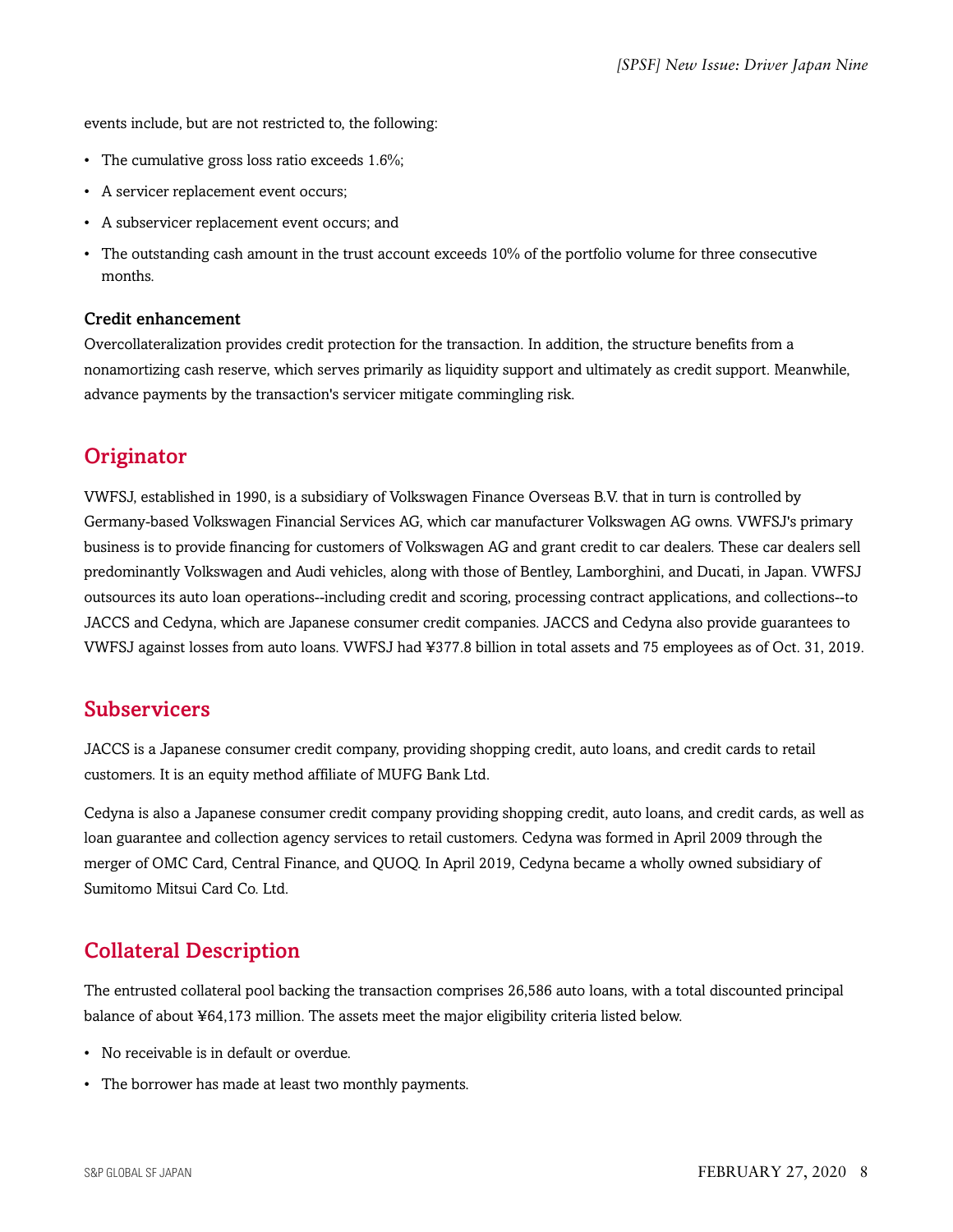- The borrower makes monthly payments via automatic withdrawal or remittance.
- The borrower makes monthly payments in equal monthly installments and without skipped or irregular payments (except for annual or semiannual bonus payments and final balloon payments).
- The current principal outstanding balance of each receivable is greater than ¥50,000 and less than ¥10,000,000.
- The remaining number of monthly installments is no higher than 82.
- JACCS or Cedyna guarantees the receivables.

According to the transaction documents, receivables added to the portfolio during the revolving period need to comply with the same eligibility criteria as the receivables entrusted at closing. In addition, the portfolio's concentration in used cars and in the amount of balloon payments should not exceed certain limits during the revolving period. The concentration limit for balloon payments is 50%, that for used cars is 35%, and that for non-Volkswagen group brand cars is 5% of the total amount of loans. All limits are as of the day immediately after the trust commencement date and the additional entrustment date.

The largest single contract from an obligor represents about 0.03% of the portfolio and the top 20 loans from obligors make up  $0.38\%$  of the portfolio. The average outstanding loan balance is ¥2.41 million.

The entrusted contracts contain no maintenance components, and each borrower has paid at least two installments. The underlying assets of this transaction comprise consumer loan contracts (83.9%) and business loan contracts (16.1%). About 8.7% of the loan contracts are amortizing and 91.3% incorporate a balloon feature. The share for the balloon payment amount is 36.4% of the total initial amount of all loans.

Loans have an original maturity of between six and 84 months, and the remaining terms are between one and 82 months. The securitized portfolio comprises predominantly auto loans for Volkswagen and Audi vehicles. The collateral pool does not contain auto loans for the purchase of Ducati vehicles.

The largest car dealer represented about 11.6% of the mother portfolio and the top 20 dealers comprised 54.4% of the mother portfolio as of Oct. 31, 2019.

The composition of the entrusted pool of entrusted receivables is similar to that of the pools of entrusted receivables underlying past series of transactions issued by the originator. The proportion of used car loans and balloon loans has increased moderately.

Table 1 shows: attribute data of VWFSJ's entire auto loan book (the mother pool) as of Oct. 31, 2019; the pool of entrusted receivables as of Feb. 10, 2020; and attribute data of the entrusted receivables pools of the past series. The mother pool consists of receivables that VWFSJ originated and JACCS or Cedyna guarantees. Some of the receivables in the mother pool failed to meet the eligibility criteria for the entrusted pool. An overview of the loan products securitized in the Driver Japan nine transaction also follows (see table 2).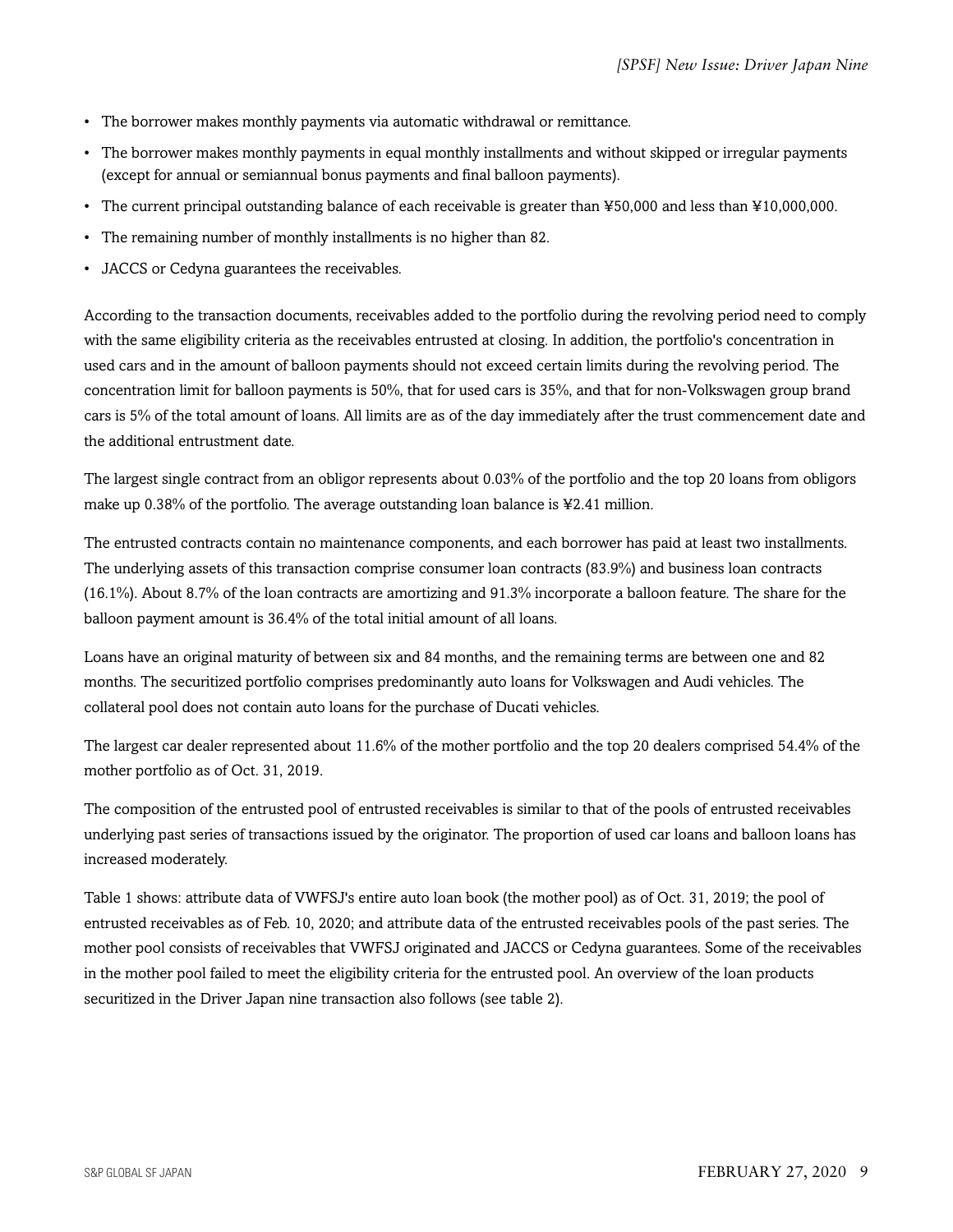#### **Table 1**

|                                                    | <b>Attribute Data Of Receivables Pools</b>                                                                       |                                                                                                       |                                                                                                          |                                                                                                           |                                                                                                        |
|----------------------------------------------------|------------------------------------------------------------------------------------------------------------------|-------------------------------------------------------------------------------------------------------|----------------------------------------------------------------------------------------------------------|-----------------------------------------------------------------------------------------------------------|--------------------------------------------------------------------------------------------------------|
|                                                    | Driver Japan<br>nineMother pool (as<br>of Oct. 31, 2019)                                                         | Driver Japan nine<br>entrusted pool (as<br>of Feb. 10, 2020)                                          | Driver Japan eight<br>entrusted pool (as<br>of Feb. 10, 2019)                                            | Driver Japan seven<br>entrusted pool (as<br>of Feb. 10, 2018)                                             | Driver Japan six<br>entrusted pool (as<br>of Feb. 10, 2017)                                            |
| Country of origin                                  | Japan                                                                                                            | Japan                                                                                                 | Japan                                                                                                    | Japan                                                                                                     | Japan                                                                                                  |
| Total receivables $(\frac{1}{2})^*$                | 264,557,306,114                                                                                                  | 64,172,991,168                                                                                        | 69,520,797,756                                                                                           | 58,823,742,157                                                                                            | 64,171,706,472                                                                                         |
| No. of contracts                                   | 125,311                                                                                                          | 26,586                                                                                                | 30,362                                                                                                   | 25,466                                                                                                    | 30,757                                                                                                 |
| Guarantee providers                                | Cedyna (52.3%);<br>JACCS (47.7%)                                                                                 | Cedyna (56.7%);<br>JACCS (43.3%)                                                                      | Cedyna (57.6%);<br>JACCS (42.4%)                                                                         | Cedyna (58.8%);<br>JACCS (41.2%)                                                                          | Cedyna (61.1%)<br>JACCS (38.9%)                                                                        |
| Customer type                                      | Retail (82.1%);<br>Corporate (17.9%)                                                                             | Retail (83.9%);<br>Corporate (16.1%)                                                                  | Retail (85.1%);<br>Corporate (14.9%)                                                                     | Retail (84.8%);<br>Corporate (15.2%)                                                                      | Retail (85.6%);<br>Corporate (14.4%)                                                                   |
| Vehicle type**                                     | New (75.9%); Used<br>$(24.1\%)$                                                                                  | New (74.6%); Used<br>$(25.4\%)$                                                                       | New (75.3%); Used<br>$(24.7\%)$                                                                          | New (76.2%); Used<br>$(23.8\%)$                                                                           | New (77.1%); Used<br>$(22.9\%)$                                                                        |
| Geographic<br>concentration                        | Tokyo (17.6%);<br>Kanagawa (10.0%);<br>Osaka (7.7%); Aichi<br>(7.1%); Saitama (6.4%)                             | Tokyo (16.8%);<br>Kanagawa (10.9%);<br>Osaka (7.4%); Aichi<br>(7.3%); Saitama<br>$(6.8\%)$            | Tokyo (18.1%);<br>Kanagawa (10.1%);<br>Aichi (7.3%); Osaka<br>(7.2%); Saitama<br>$(6.8\%)$               | Tokyo (18.0%);<br>Kanagawa (10.4%);<br>Aichi (7.3%); Saitama<br>(6.7%); Osaka (6.6%)                      | Tokyo (17.7%);<br>Kanagawa (10.2%);<br>Aichi (6.9%); Saitama<br>$(6.6\%)$ ; Osaka $(6.3\%)$            |
| Average outstanding<br>receivables size $(\yen)^*$ | 2,111,206                                                                                                        | 2,413,789                                                                                             | 2,289,731                                                                                                | 2,309,893                                                                                                 | 2,086,410                                                                                              |
| Outstanding loan size<br>range (¥)*                | 4,376 to 57,856,678                                                                                              | 50,419 to 9,996,172                                                                                   | 51,322 to 9,987,070                                                                                      | 50,096 to 9,976,018                                                                                       | 50,096 to 9,980,361                                                                                    |
| Weighted-average<br>seasoning (months)             | 16.3                                                                                                             | 9.1                                                                                                   | 9.3                                                                                                      | 9.6                                                                                                       | 11.8                                                                                                   |
| Weighted-average<br>remaining term<br>(months)     | 33.9                                                                                                             | 40.5                                                                                                  | 39.2                                                                                                     | 38.9                                                                                                      | 36.3                                                                                                   |
| Weighted-average<br>interest rate (%)              | 2.25                                                                                                             | $2.27\S$                                                                                              | $2.32\S$                                                                                                 | $2.12$ §                                                                                                  | $2.06\S$                                                                                               |
| Asset redemption<br>profile                        | Amortizing loans<br>$(8.6\%)$ ; balloon loans<br>$(91.4\%)$ ; balloon<br>payment share (42.7%)                   | Amortizing loans<br>$(8.7\%)$ ; balloon loans<br>$(91.3\%)$ ; balloon<br>payment share<br>$(36.4\%)$  | Amortizing loans<br>$(10.9\%)$ ; balloon loans<br>(89.1%); balloon<br>payment share<br>(37.7%)           | Amortizing loans<br>$(10.6\%)$ ; balloon loans<br>$(89.4\%)$ ; balloon<br>payment share<br>$(38.2\%)$     | Amortizing loans<br>$(13.6\%)$ ; balloon loans<br>$(86.4\%)$ ; balloon<br>payment share<br>$(39.5\%)$  |
| Manufacturer<br>breakdown                          | Volkswagen (50.8%);<br>Audi (42.3%); Others<br>(6.9%)                                                            | Volkswagen $(51.2\%)$ ;<br>Audi (48.3%); Others<br>$(0.5\%)$                                          | Volkswagen $(54.6\%)$ ;<br>Audi (45.1%); Others<br>$(0.3\%)$                                             | Volkswagen $(51.8\%)$ ;<br>Audi (47.8%); Others<br>$(0.4\%)$                                              | Volkswagen (51.6%),<br>Audi (48.1%); Others<br>$(0.3\%)$                                               |
| Type of loan<br>products***                        | Owner's Plan (6.1%);<br>Solutions $(44.6\%)$ ;<br>S-Loan (46.1%); S-Loan<br>Plus $(0.7\%)$ ; Others<br>$(2.5\%)$ | Owner's Plan (5.5%);<br>Solutions (48.8%);<br>S-Loan (42.4%);<br>S-Loan Plus (0.1%);<br>Others (3.2%) | Owner's Plan (6.5%);<br>Solutions (45.9%);<br>S-Loan (42.4%);<br>S-Loan Plus (0.8%);<br>Others $(4.4\%)$ | Owner's Plan (7.3%);<br>Solutions $(40.2\%)$ ;<br>S-Loan (46.5%);<br>S-Loan Plus (2.8%);<br>Others (3.2%) | Owner's Plan (10.8%);<br>Solutions (38.8%);<br>S-Loan (44.2%);<br>S-Loan Plus (3.4%);<br>Others (2.8%) |

\*The receivables balance of the mother pool is actual, while that of the final pool is discounted by the aforementioned discount rate. \*\*Used includes refinanced loans. §We calculated the weighted-average interest rate using the interest rates applied in the auto loan agreements and the principal amounts of the discounted loans. The discounted weighted-average interest rate is slightly higher than this rate. \*\*\*Solutions includes Loans of Audi Future Drive.

#### **Table 1 (continued)**

| Attribute Data Of Receivables Pools |                                                              |                                                              |                                                               |                                                             |                                                             |
|-------------------------------------|--------------------------------------------------------------|--------------------------------------------------------------|---------------------------------------------------------------|-------------------------------------------------------------|-------------------------------------------------------------|
|                                     | Driver Japan five<br>entrusted pool (as<br>of Feb. 10, 2016) | Driver Japan four<br>entrusted pool (as<br>of Feb. 10, 2015) | Driver Japan three<br>entrusted pool (as<br>of Feb. 10, 2014) | Driver Japan two<br>entrusted pool (as<br>of Feb. 10, 2013) | Driver Japan one<br>entrusted pool (as<br>of Dec. 10, 2011) |
| Country of origin                   | Japan                                                        | Japan                                                        | Japan                                                         | Japan                                                       | Japan                                                       |
| Total receivables $(\frac{1}{2})^*$ | 64,176,234,995                                               | 34,225,000,579                                               | 32,086,508,758                                                | 30,270,523,940                                              | 27,322,416,961                                              |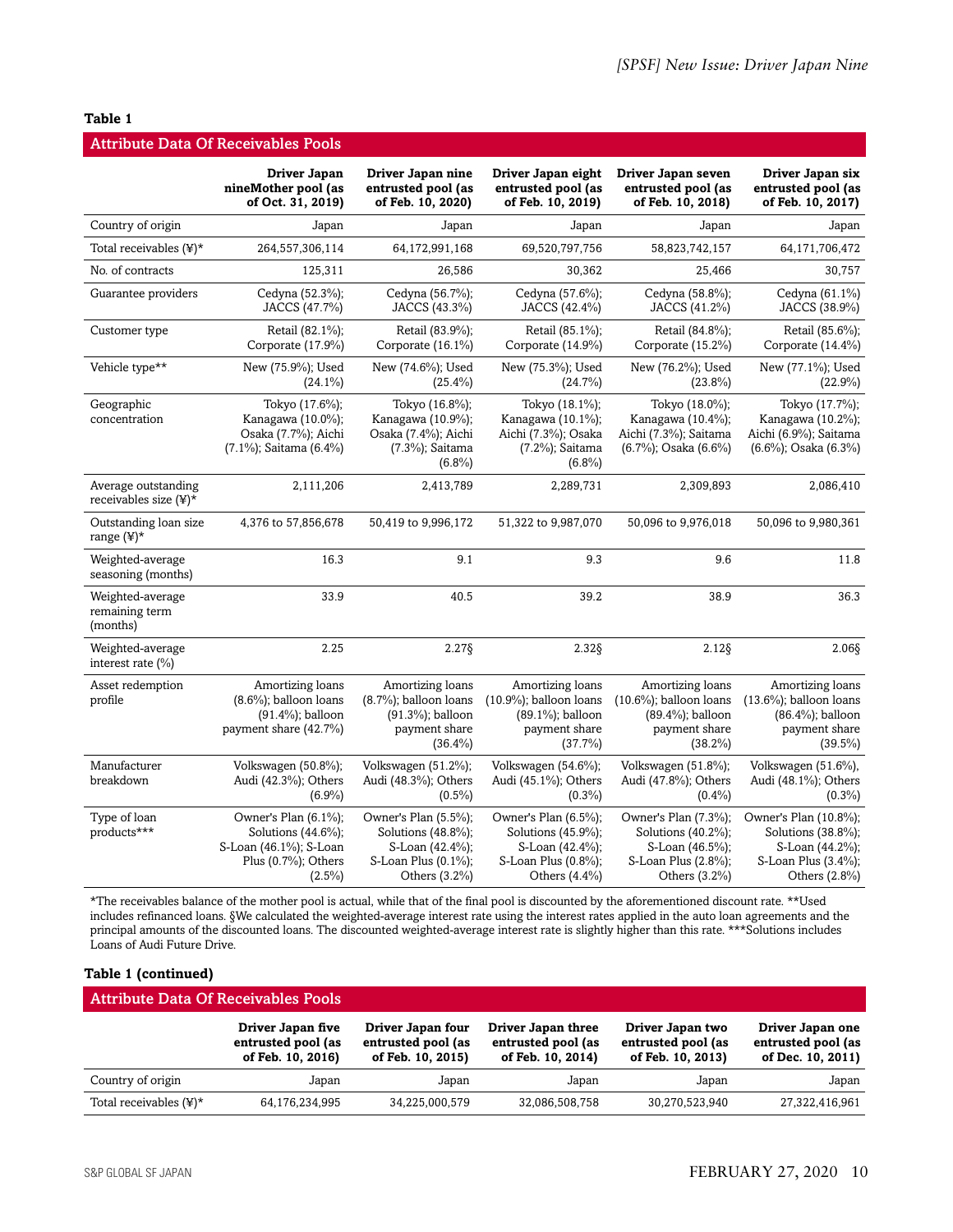| Table 1 (continued) |  |  |
|---------------------|--|--|
|---------------------|--|--|

| <b>Attribute Data Of Receivables Pools (cont.)</b> |                                                                                                        |                                                                                                        |                                                                                                        |                                                                                                        |                                                                                                           |
|----------------------------------------------------|--------------------------------------------------------------------------------------------------------|--------------------------------------------------------------------------------------------------------|--------------------------------------------------------------------------------------------------------|--------------------------------------------------------------------------------------------------------|-----------------------------------------------------------------------------------------------------------|
|                                                    | Driver Japan five<br>entrusted pool (as<br>of Feb. 10, 2016)                                           | Driver Japan four<br>entrusted pool (as<br>of Feb. 10, 2015)                                           | Driver Japan three<br>entrusted pool (as<br>of Feb. 10, 2014)                                          | Driver Japan two<br>entrusted pool (as<br>of Feb. 10, 2013)                                            | Driver Japan one<br>entrusted pool (as<br>of Dec. 10, 2011)                                               |
| No. of contracts                                   | 31,976                                                                                                 | 16,751                                                                                                 | 15,890                                                                                                 | 14.160                                                                                                 | 17,182                                                                                                    |
| Guarantee providers                                | Cedyna (62.0%);<br>JACCS (38.0%)                                                                       | Cedyna (63.5%);<br>JACCS (36.5%)                                                                       | Cedyna (65.8%);<br>JACCS (34.2%)                                                                       | Cedyna (73.0%);<br>JACCS (27.0%)                                                                       | JACCS (100.0%)                                                                                            |
| Customer type                                      | Retail (85.0%);<br>Corporate (15.0%)                                                                   | Retail (85.0%);<br>Corporate (15.0%)                                                                   | Retail (85.4%);<br>Corporate (14.6%)                                                                   | Retail (86.3%);<br>Corporate (13.7%)                                                                   | Retail (86.2%);<br>Corporate (13.8%)                                                                      |
| Vehicle type**                                     | New (79.5%); Used<br>$(20.5\%)$                                                                        | New (82.8%); Used<br>$(17.2\%)$                                                                        | New (82.4%); Used<br>$(17.6\%)$                                                                        | New (82.0%); Used<br>$(18.0\%)$                                                                        | New (80.7%); Used<br>$(19.3\%)$                                                                           |
| Geographic<br>concentration                        | Tokyo (17.4%);<br>Kanagawa (10.5%);<br>Aichi (6.9%); Osaka<br>(6.6%); Saitama<br>$(6.0\%)$             | Tokyo (18.3%);<br>Kanagawa (10.5%);<br>Aichi (7.1%); Osaka<br>(6.3%); Saitama<br>$(5.4\%)$             | Tokyo (18.0%);<br>Kanagawa (10.0%);<br>Aichi (7.4%); Osaka<br>(6.3%); Saitama<br>$(6.2\%)$             | Tokyo (20.6%);<br>Kanagawa (11.3%);<br>Aichi (8.1%); Saitama<br>(5.8%); Chiba (5.0%)                   | Osaka (15.9%);<br>Fukuoka (9.8%);<br>Hokkaido (6.4%);<br>Hiroshima (4.9%);<br>Nagano (4.7%)               |
| Average outstanding<br>receivables size $(\yen)^*$ | 2,007,013                                                                                              | 2,043,162                                                                                              | 2,019,289                                                                                              | 2,137,749                                                                                              | 1,590,177                                                                                                 |
| Outstanding loan size<br>range $(\yen)^*$          | 50,072 to 9,997,761                                                                                    | 50,449 to 9,981,969                                                                                    | 50,080 to 9,964,054                                                                                    | 50,072 to 9,963,395                                                                                    | 50,185 to 9,615,910                                                                                       |
| Weighted-average<br>seasoning (months)             | 13.4                                                                                                   | 12.8                                                                                                   | 12.4                                                                                                   | 11.7                                                                                                   | 17.1                                                                                                      |
| Weighted-average<br>remaining term<br>(months)     | 32.7                                                                                                   | 36.1                                                                                                   | 38.0                                                                                                   | 40.2                                                                                                   | 36.4                                                                                                      |
| Weighted-average<br>interest rate $(\% )$          | 1.96§                                                                                                  | $2.21\S$                                                                                               | $2.49\S$                                                                                               | $2.50\S$                                                                                               | $2.81\S$                                                                                                  |
| Asset redemption<br>profile                        | Amortizing loans<br>$(16.1\%)$ ; balloon loans<br>(83.9%); balloon<br>payment share<br>$(41.0\%)$      | Amortizing loans<br>$(21.5\%)$ ; balloon loans<br>(78.5%); balloon<br>payment share<br>$(35.9\%)$      | Amortizing loans<br>$(27.8\%)$ ; balloon loans<br>(72.2%); balloon<br>payment share<br>$(32.3\%)$      | Amortizing loans<br>$(27.9\%)$ ; balloon loans<br>(72.1%); balloon<br>payment share<br>$(29.8\%)$      | Amortizing loans<br>$(33.6\%)$ ; balloon loans<br>$(66.4\%)$                                              |
| Manufacturer<br>breakdown                          | Volkswagen (51.5%);<br>Audi (48.2%); Others<br>$(0.3\%)$                                               | Volkswagen (49.6%);<br>Audi (49.9%); Others<br>$(0.5\%)$                                               | Volkswagen (52.6%);<br>Audi (47.1%); Others<br>$(0.3\%)$                                               | Volkswagen (53.2%);<br>Audi (46.5%); Others<br>$(0.3\%)$                                               | Volkswagen (59.5%),<br>Audi (40.3%); Others<br>$(0.2\%)$                                                  |
| Type of loan<br>products***                        | Owner's Plan (14.4%);<br>Solutions (38.3%);<br>S-Loan (41.5%);<br>S-Loan Plus (4.1%);<br>Others (1.7%) | Owner's Plan (20.6%);<br>Solutions (37.0%);<br>S-Loan (37.2%);<br>S-Loan Plus (4.3%);<br>Others (0.9%) | Owner's Plan (26.3%);<br>Solutions (39.6%);<br>S-Loan (29.2%);<br>S-Loan Plus (3.4%);<br>Others (1.5%) | Owner's Plan (25.9%);<br>Solutions (39.9%);<br>S-Loan (29.2%);<br>S-Loan Plus (3.0%);<br>Others (2.0%) | Owner's Plan (30.6%);<br>Solutions (38.8%);<br>S-Loan (24.0%);<br>S-Loan Plus (3.6%);<br>others $(3.0\%)$ |

\*The receivables balance of the mother pool is actual, while that of the final pool is discounted by the aforementioned discount rate. \*\*Used includes refinanced loans. §We calculated the weighted-average interest rate using the interest rates applied in the auto loan agreements and the principal amounts of the discounted loans. The discounted weighted-average interest rate is slightly higher than this rate. \*\*\*Solutions includes Loans of Audi Future Drive.

#### **Table 2**

#### Overview Of Securitized Loan Products

| Loan product    | <b>Description</b>                                                                                                                             |
|-----------------|------------------------------------------------------------------------------------------------------------------------------------------------|
| Owner's plan    | Equal monthly payments and no balloon payment; bonus payments allowed.                                                                         |
| Solutions, etc. | Balloon payments and an option to have VWFSJ or the dealer guarantee the repurchase of the vehicle at a price equal to the<br>balloon payment. |
| S-Loan, etc.    | Balloon payments but no option to have VWFSJ or the dealer guarantee the vehicle repurchase at a price equal to the<br>balloon payment.        |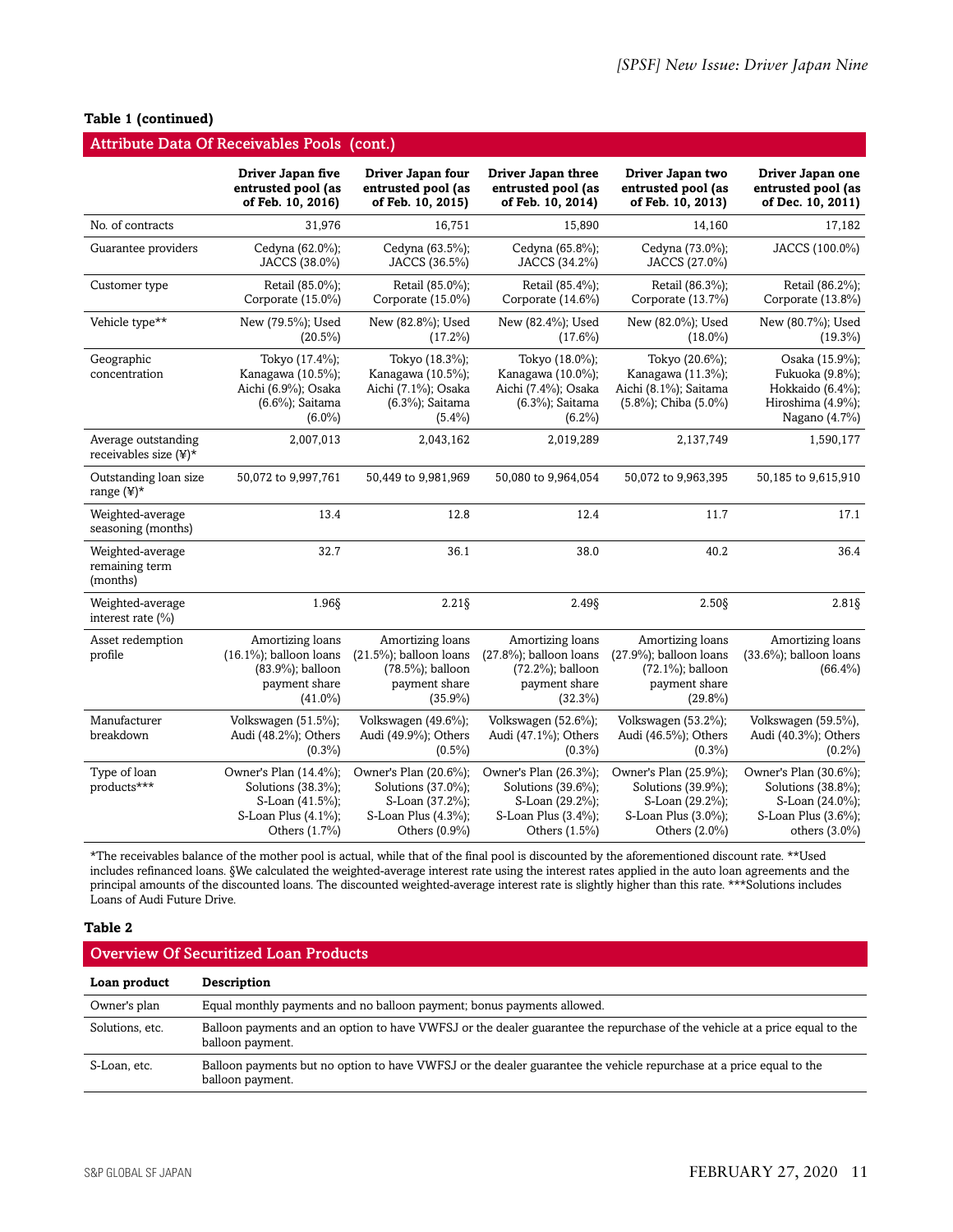#### **Table 2**

| Overview Of Securitized Loan Products (cont.) |                                                                                                                                                                                                                               |  |  |
|-----------------------------------------------|-------------------------------------------------------------------------------------------------------------------------------------------------------------------------------------------------------------------------------|--|--|
| Loan product                                  | Description                                                                                                                                                                                                                   |  |  |
| S-Loan Plus                                   | Balloon payments and an option to sell the vehicle to the car dealer at a price previously agreed upon if the borrower buys a<br>new Audi vehicle from that dealer. The originator suspends execution of new loans currently. |  |  |

Cumulative gross losses on the loans in the mother pool since the vintage year are shown below (see chart 2).

#### **Chart 2**

#### Cumulative Gross Losses On Loans In Mother Pool Since Vintage Year



The cumulative gross loss ratio (see note) of the past series are shown below (see chart 3).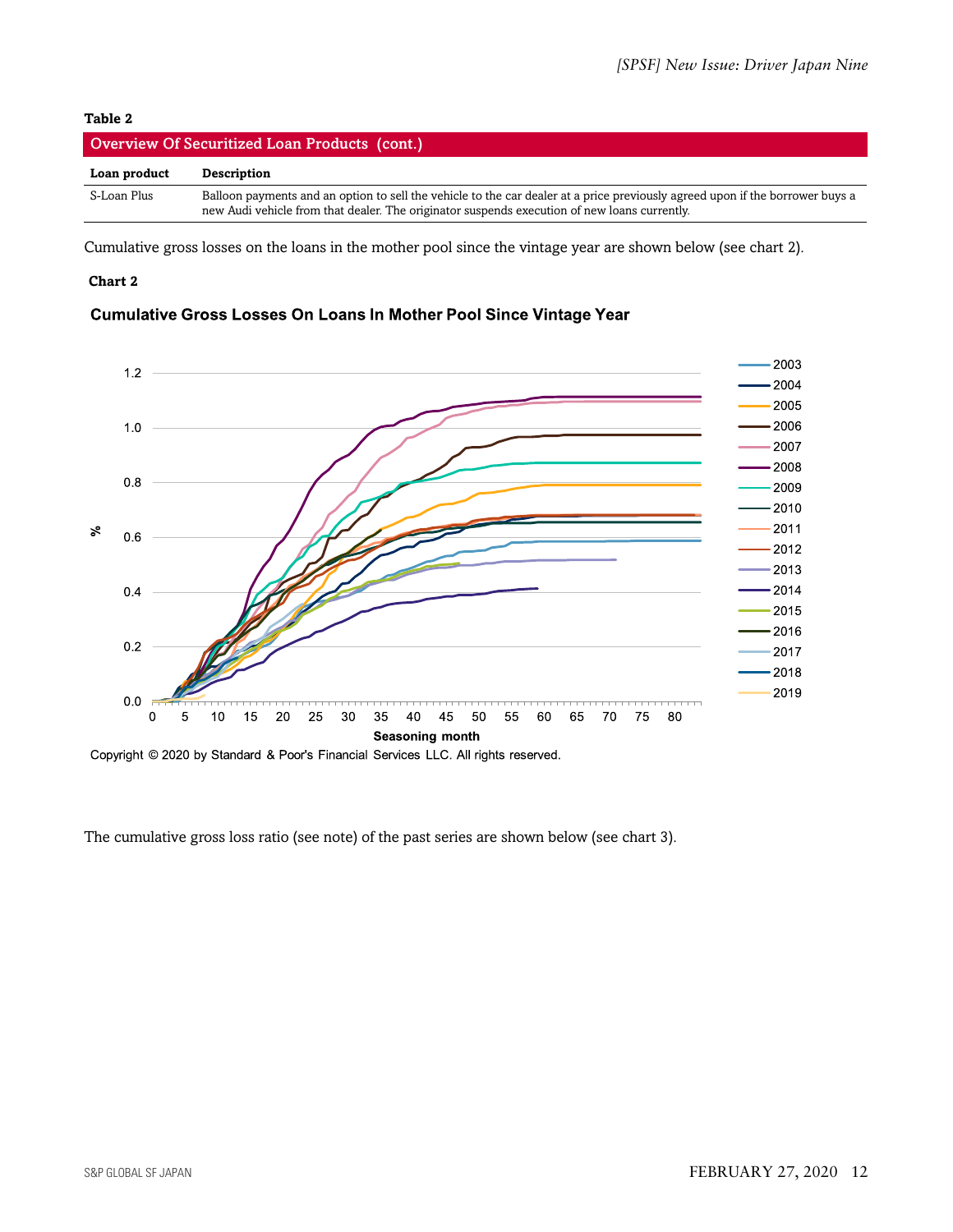#### **Chart 3**



#### **Cumulative Gross Loss Ratio Of Previous Driver Japan Series**

Copyright © 2020 by Standard & Poor's Financial Services LLC. All rights reserved.

#### Characteristics of the loan receivables

The entrusted loan receivables are from vehicle loan contracts that VWFSJ originated, using mainly Volkswagen and Audi dealers as agents.

The transaction securitizes some types of loans that contain balloon payments. Such loans have equal installments during the loan's life, except for the last installment (balloon payment), which is significantly higher than the regular installments. The final balloon payment for these loans is typically set to match or be lower than the estimated residual value of the car at loan maturity. Upon expiration, borrowers have the following three alternatives.

- Keep the vehicle or sell the vehicle to a third-party dealer such as a used car dealer, and pay the final installment in cash.
- Sell the vehicle to the car dealer. The dealer will settle the balloon payment on the borrower's behalf. The borrowers of "Solutions" loans can opt to have VWFSJ or the dealer guarantee the purchase at a price equal to the balloon payment. The borrowers of "S-Loan Plus" loans have an option to sell the vehicle to the car dealer at a price previously agreed upon if they buy a new Audi vehicle from that dealer (see table 2).
- Extend the loan or divide up the final scheduled payment of the loan, provided JACCS or Cedyna approves such an application from the borrower on behalf of VWFSJ.

In this transaction, trustee 1 will not accept extensions of auto loans. VWFSJ pays indemnity to trustee 1 regarding the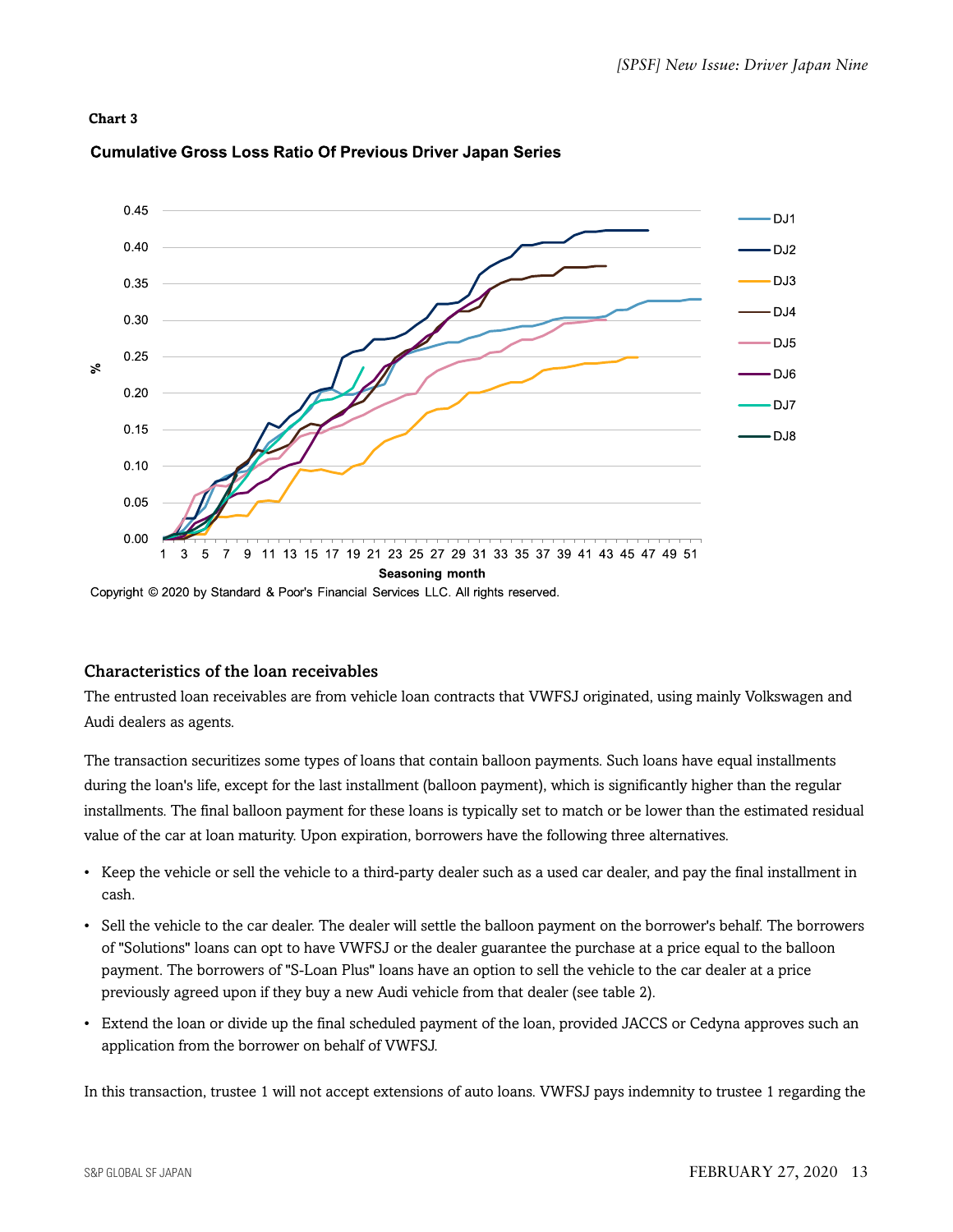receivables for which the borrowers exercised these options.

#### Originator review

We held a meeting with VWFSJ, JACCS, and Cedyna to review their policies and procedures for loan origination, underwriting, and servicing.

#### Origination/underwriting.

VWFSJ has outsourced its auto loan operations--including credit and scoring, processing contract applications, and collections--to Cedyna since 2002 and JACCS since 2007. VWFSJ determines to which company--JACCS or Cedyna--it outsources operations by area and dealer. There were 443 dealers, including 255 Volkswagen car dealers and 126 Audi car dealers, as of September 2019.

Each subservicer, on behalf of VWFSJ, originates the loan contracts via the Volkswagen group dealer network, and makes credit decisions centrally. The subservicers use almost the same criteria that apply to their own auto loans. Generally, they base their credit decisions on auto-scoring results and conduct their own additional underwriting if necessary.

As for loans with balloon payments, the subservicers evaluate whether a customer can repay the entire loan, including the balloon payment, without resorting to selling the car and using the proceeds to complete repayment of the loan. VWFSJ sets the amount of the balloon payment conservatively, based on its projection of the residual value. VWFSJ also considers the subservicers' projections. Currently, the limit on balloon payments is essentially 50% of the vehicle price at the time of purchase for two-year loans, 40% for three-year loans, 30% for four-year loans, and 20% for five-year loans. However, the prices differ by car type and VWFSJ occasionally offers prices slightly higher than the above limits for some car types as sales promotions.

VWFSJ monitors dealers periodically. VWFSJ uses the criteria that the Volkswagen group uses globally, and checks dealers' financial information as well as their flow of inventory. If a subservicer finds that a dealer failed to comply with relevant laws while confirming a borrower's plans, the subservicer will report this to VWFSJ.

#### Servicing.

The subservicers will collect payments on behalf of VWFSJ through automatic withdrawal from the obligors' accounts each month. Each subservicer, as a guarantor, will transfer the full amount of the scheduled collected proceeds--regardless of the amount of actual collected proceeds--to VWFSJ on the same day. The subservicers acquire overdue loans from VWFSJ after payment in subrogation. They service them through JACCS's contact center and Cedyna's control center.

# <span id="page-13-0"></span>Credit Analysis Of Underlying Collateral

#### Performance outlook for Japanese auto loan receivables

We expect the performance of consumer receivables--auto loan receivables, shopping credit receivables, credit card receivables (shopping and cashing receivables), and consumer loan receivables--backing ABS transactions to remain stable in 2020.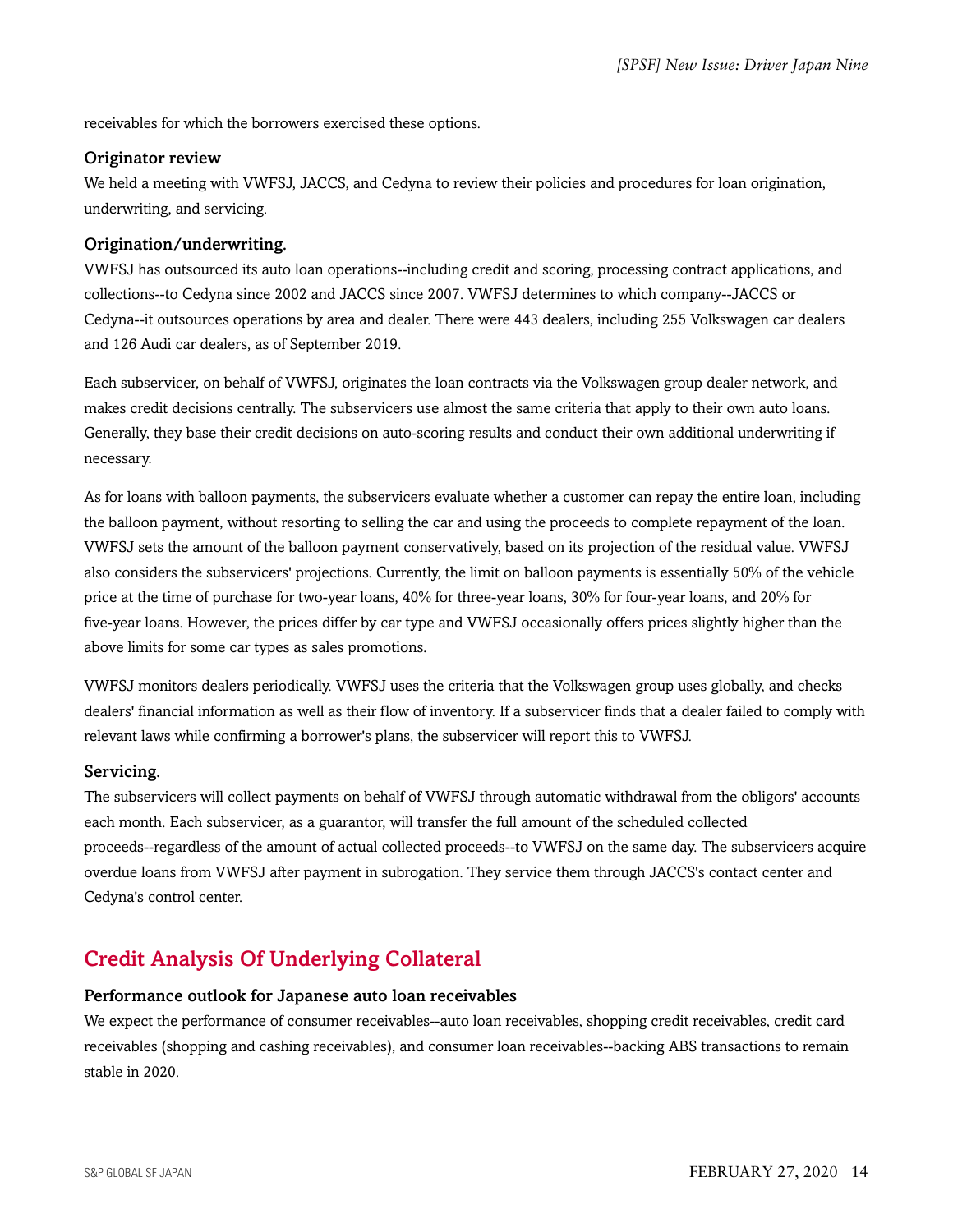In our projections for performance of auto loans, the October 2019 consumption tax hike may affect the debt-servicing ability of retail obligors. Accordingly, we have been paying closer attention to the performance of auto loans after the tax increase. However, we haven't observed any material changes so far. We have no material concerns over the future performance, because at two percentage points, to 10% from 8%, the hike was relatively small. Taxpayers' benefit programs, including the introduction of certain forms of tax relief and points reward systems, also help alleviate taxpayer burdens.

We expect Japan's unemployment rate to remain at the 2% level in 2020. The unemployment rate surged to nearly 5% at the time of the 2008-2009 financial crisis. However, the employment environment, which could impact consumers' debt servicing ability, is likely to remain stable in 2020, in our view. In addition, the default rate of auto loan-backed ABS in 2008-2009 did not rise significantly. With these factors in mind, we do not expect a material deterioration in the performance of auto loans in 2020.

In addition, obligors may sell their vehicles and use the proceeds to repay auto loans if they face difficulties. In such cases, conditions in the used car market may affect the performance of auto loans.

According to the Japan Automobile Dealers Association, the number of registered used cars has been increasing moderately since 2015. The increase is attributable to the ease of conducting car deals on the internet in addition to those done through conventional dealerships. This has helped expand the used car market by exposing it to a wide range of potential buyers, and particularly consumers in their 20s. Stable vehicle prices because of the revitalization of the used car market is likely to be a positive factor for performance of auto loans, in our view.

Meanwhile, we will also keep a close eye on the environment of the overall automobile industry, amid tightening regulations on environmental protection. This is because new technologies, including electric vehicles, and the introduction of fuel regulations may reduce sales of older models and lower prices of used cars.

#### Assessment of the credit quality of the underlying assets

We examined surveillance data on the past eight series and the following data that VWFSJ provided:

- Monthly static and dynamic data on gross losses, early terminations (prepayments), and cancellations from the mother pool (from July 2002 to October 2019); and
- Attribute data of the entrusted pool as of Feb. 10, 2020.

We assessed the major factors that will affect the credit quality of the underlying assets of this transaction. We did so based on a comprehensive analysis of trends in the auto loan sector and economic trends in Japan.

#### Cumulative default rate

The transaction defines the default rate as either the amount of receivables on which obligors have failed to make monthly installment payments for three consecutive months, or in relation to which the unpaid balance can be declared immediately due and payable because of the occurrence of events of default prescribed in the auto loan agreement.

Under this transaction, upon the entrustment of an auto loan the originator transfers its withheld ownership of the relevant purchased vehicle to trustee 1. However, the withheld ownership is not be registered in trustee 1's name. We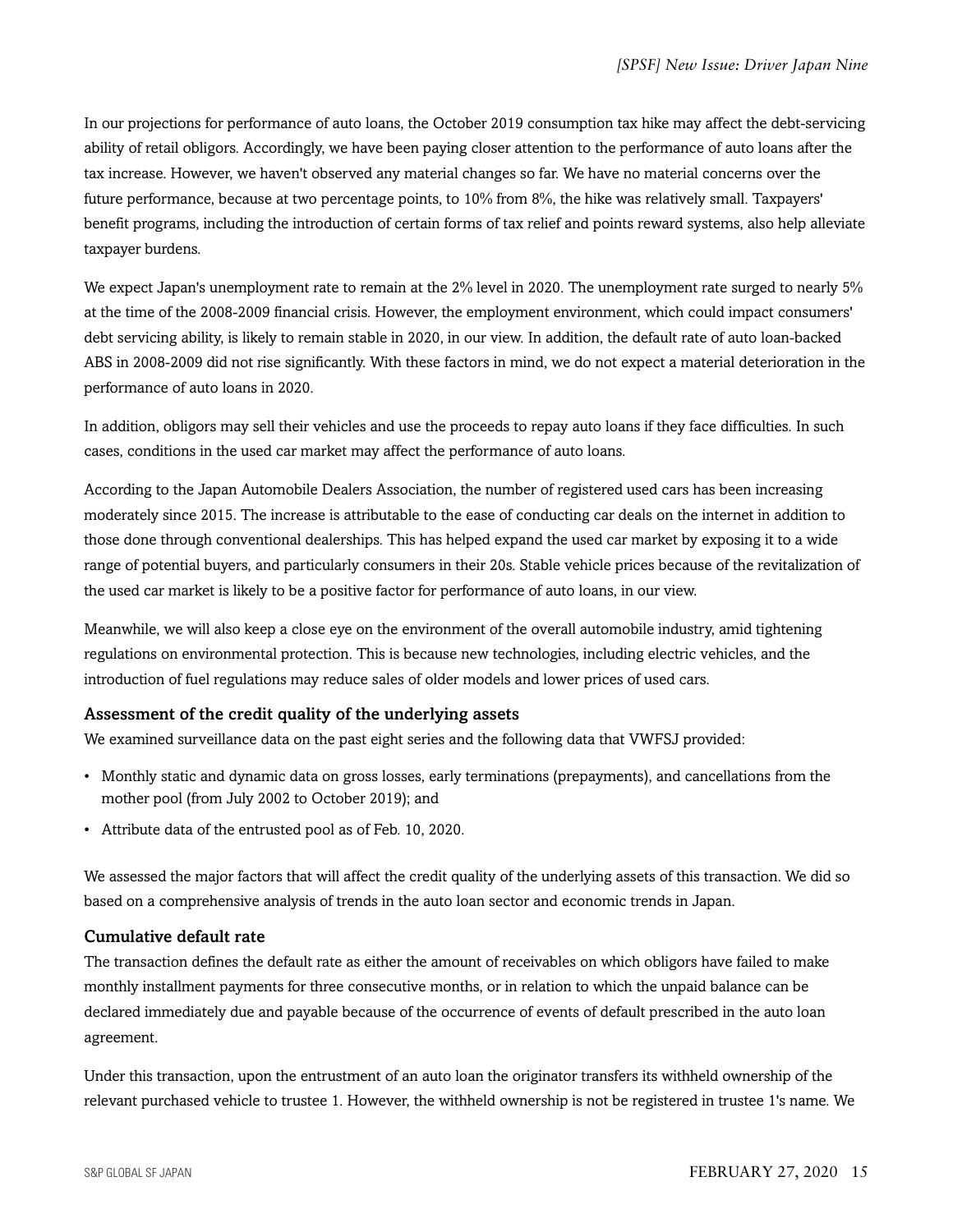base our calculation of the default rates on the total amount of defaulted receivables, and we do not incorporate recoveries, including proceeds from vehicle sales and other recovery sources, or guarantees that JACCS and Cedyna provide.

For the cumulative default rate under the base scenario, we arrived at 0.7% of the total initial principal amount of the receivables. Meanwhile, we arrived at 0.8% for the cumulative default rate under the final base scenario, because we stipulate the minimum credit enhancement at 0.8% under our criteria "Global Methodology And Assumptions For Assessing The Credit Quality Of Securitized Consumer Receivables," published Oct. 9, 2014. In addition, we arrived at a cumulative default rate of 4.0% under our stress scenario commensurate with a 'AAA' rating. A higher multiple (5x the average cumulative default rate assumption under the base scenario) resulted from a low cumulative default rate under our base scenario, which is set at less than 1.0%.

The default rate of the mother pool has been relatively stable. Vintage pools originated in 2006 or before have reached cumulative default rates of 0.6% to 1.0% (see chart 2). The cumulative default rates of the mother pool's 2007 and 2008 vintages reached about 1.1%, reflecting the adverse effects of the economic recession and deterioration of the labor market after the collapse of Lehman Brothers in autumn 2008. The cumulative default rates of the vintage pools originated in 2009 and onwards have been improving. The cumulative default rates of the 2013 vintage pool fell to 0.5%-0.7%, and have been declining in the pools originated in 2014 and onward.

Compared with the mother pools, the entrusted pools are characterized by 1) a slightly higher share of used vehicles, 2) a shorter seasoning period and longer residual period, 3) a smaller share of corporate obligors, and 4) a lower share of balloon loans. However, these differences are only limited and will not cause material differences in default rates between the mother pools and the entrusted pools, in our view.

The performance of the past series have been relatively stable (see chart 3). We believe the credit quality of the obligors in this asset pool is relatively high compared with those of typical auto loans underlying auto loan ABS transactions in Japan. We base this on our consideration that: 1) the prices of Volkswagen and Audi vehicles are somewhat higher than those of domestic car manufacturers' vehicles, and 2) the fact new vehicles make up about 75% of the asset pool. The historical default rate, which has remained low, underpins our view.

Considering all these factors, we assume the performance of securitization pools is mostly on the same level as the performance of pools originated in 2009 and onward.

Although VWFSJ is a captive finance company of Volkswagen AG group, and the change of the group's sales policy may influence its credit policy, JACCS and Cedyna's control of VWFSJ's credit policy as guarantors mitigates the risk that the manufacturer's business policy could constrain the policy.

#### Balloon payments

We take into account the additional risk from the loans with balloon payments in accordance with our criteria, as described below.

Although VWFSJ's historical data show only limited defaults on balloon payments, under our 'AAA' stress scenario we assume that: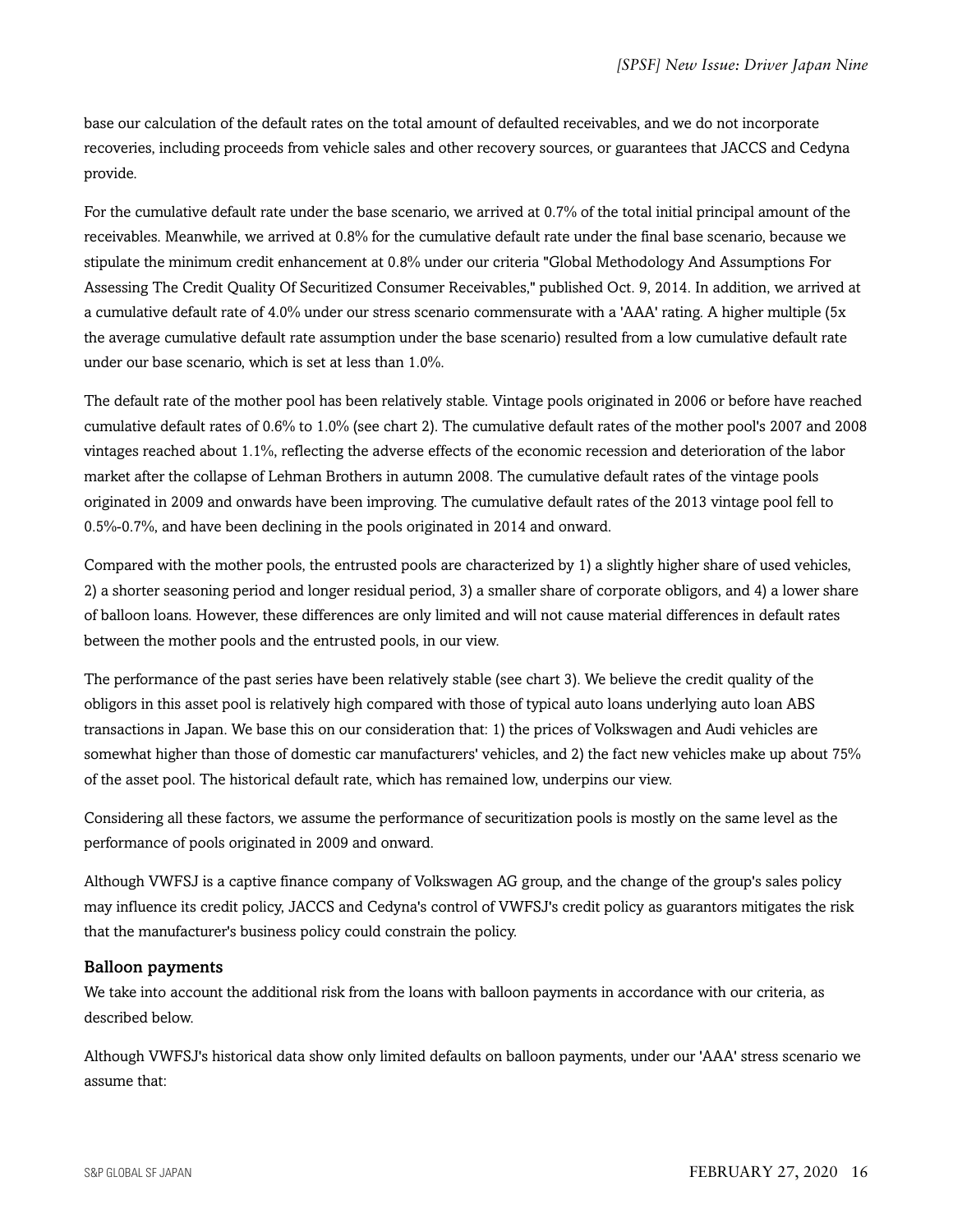- When the originator and/or dealers become unable to repurchase vehicles; or
- When the originator becomes unable to provide refinancing loans,
- borrowers must repay the debt in full only with cash at the same time that the vehicles' market values decline significantly.

We assume that 7% of the amount of balloon payments will default in our 'AAA' stress scenario. This is 1.75x higher than the 'AAA' cumulative default rate of 4.0% that we assume for the loans without balloon payments.

We view the credit quality of the obligors in this asset pool as relatively high compared with typical auto loans in the Japanese auto loan ABS deals. In addition, borrowers may be able to repay their debt by selling the relevant vehicles. VWFSJ's conservative credit policy for balloon payments, as well as the diversification of maturities, mitigates the risk of a decline in market value.

Although we don't assume recovery from the vehicles, we would expect borrowers to be able to sell their vehicles independently. In this transaction, there is a revolving period for one year in which VWFSJ can entrust additional receivables. In establishing a stress scenario commensurate with our 'AAA' rating, we incorporate the possibility that an increase in the share of balloon payments leads to deterioration of creditworthiness of the portfolio. However, additional entrustments heighten subordination and thus credit support, which mitigates the risk of deterioration of creditworthiness of the portfolio.

#### Prepayment rate

Dynamic data of the mother pool that VWFSJ provided indicates a monthly prepayment rate of about 1.0% of the receivables' outstanding balance at the end of the previous month.

For the prepayment rate under the base scenario, we assumed 1.0% monthly. In addition, under our 'AAA' stress scenario, we arrived at a prepayment rate of 0.05% at minimum and 3.0% at maximum monthly.

#### Cancellations

Under this transaction, VWFSJ has to repurchase cancelled receivables. However, VWFSJ would be unable to fulfill its obligations with respect to repurchases if it were to go bankrupt. Because payments on the cancelled receivables would stop as a result of VMFSJ's bankruptcy, causing a temporary disruption of cash flow to the transaction, cancellations would impair the performance of the transaction. Generally, apart from cancellations that occur immediately after origination of loan agreements, the number of cancellations of auto loan receivables is limited. In fact, the data shows actual cancellations are concentrated immediately after origination of loan agreements, and the cancelled amount is limited. In addition, under this transaction, entrusted receivables fulfill the eligibility criterion of at least two monthly payments made. We regard the risk of cancellation in the receivables pool as low.

# <span id="page-16-0"></span>Cash Flow Analysis

We conducted cash flow analysis on multiple scenarios based on projected cash flow provided by the originator, and we applied stresses to various parameters, including cumulative default rate and prepayment rate, commensurate with ratings (see table 3).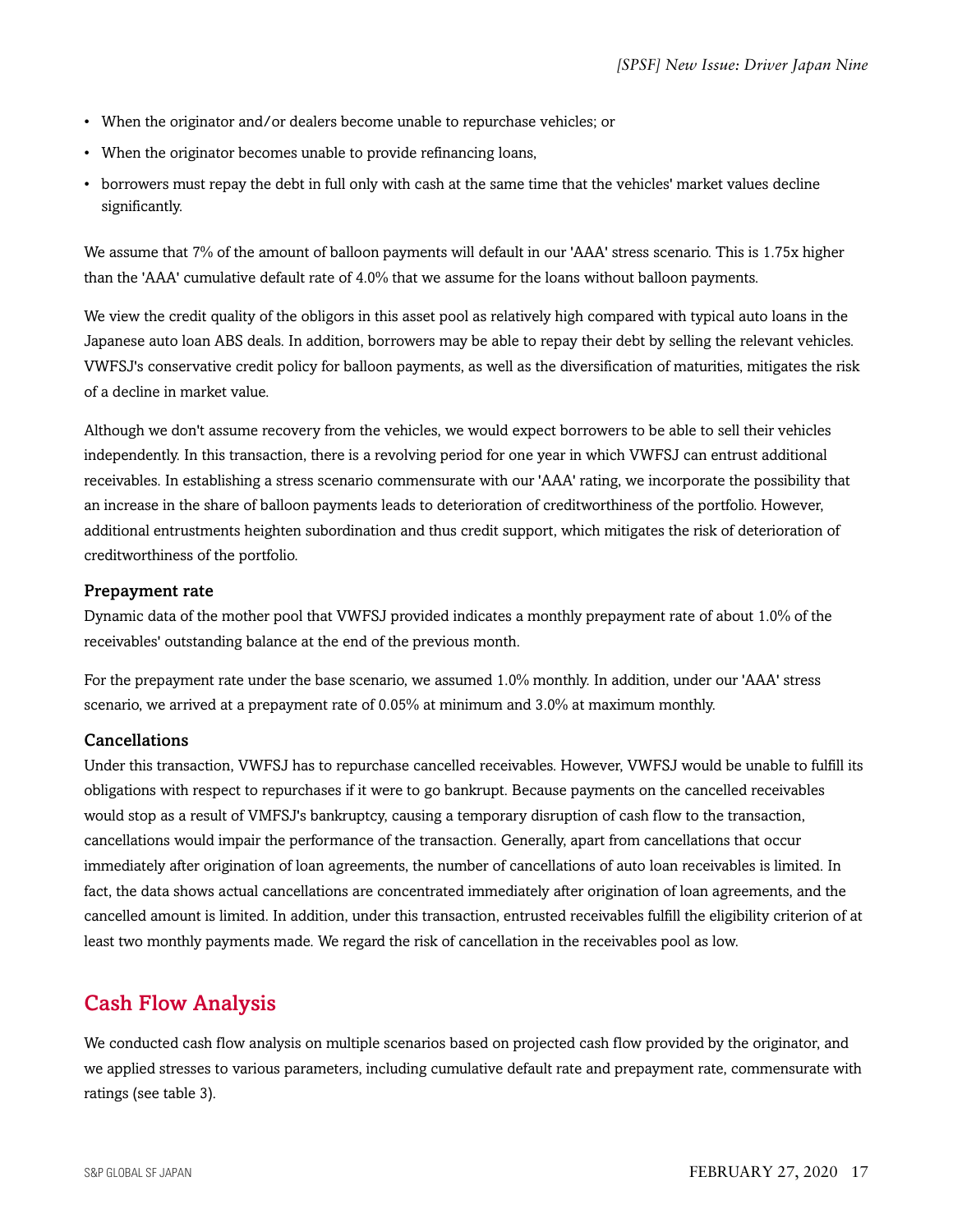Regarding the cumulative default rate, we assume all defaults would occur as assumed during 24 months. We also assume three different patterns of default timing (frontloaded, standard, and backloaded).

As a result, we confirmed the following regarding beneficial interests 2 and ABL 2 under the stress scenario commensurate with a 'AAA' rating:

- Interest payments will be made in full without delay.
- Principal payments will be made in full by the final legal maturity date in June 2028.

In conducting analysis, we consider benefits from the nonamortizing cash reserve, which serves primarily as liquidity support and ultimately as credit support. To determine the effect of pro rata amortization, when modeling the cash flow, we take into account the performance triggers, the subordination level during the revolving period, and the patterns of defaults in past transactions.

#### **Table 3**

| Assumed Scenarios And Break-Even Overcollateralization Level   |               |                       |  |  |
|----------------------------------------------------------------|---------------|-----------------------|--|--|
| $(\%)$                                                         | Base scenario | 'AAA' stress scenario |  |  |
| Cumulative default rate                                        | 0.8           | 4.0                   |  |  |
| Losses on balloon payments                                     | 0.0           | 7.0                   |  |  |
| Monthly prepayment rate                                        | 1.0           | $0.05$ to $3.0$       |  |  |
| Cumulative default rate considering losses on balloon payments | 0.8           | 7.3                   |  |  |
| Excess spread                                                  |               | 1.1                   |  |  |
| Breakeven overcollateralization level                          | -             | 6.2                   |  |  |

# <span id="page-17-0"></span>Scenario Analysis

We formulated scenarios for the underlying assets relating to this transaction, assuming a set of circumstances. Specifically, in our scenario analysis, we assumed the underlying assets' performance would diverge from the assumptions under our base scenario, and we examined how this would affect the transaction.

#### Setting scenarios and assumptions

In our opinion, the cumulative default rate is the parameter that most affects the ratings on ABS transactions backed by auto loan receivables. Specifically, we set two scenarios in which default rates are higher than the assumption we made under our base scenario (see table 4). Under this scenario analysis, we apply a cumulative default rate of 0.7% to our base-case assumption. We apply this because it is the rate before we adjust for minimum credit enhancements under our criteria.

#### **Table 4**

| <b>Assumptions Of Scenario Analysis</b> |                                                                                            |            |
|-----------------------------------------|--------------------------------------------------------------------------------------------|------------|
| (%)                                     | Scenario 1                                                                                 | Scenario 2 |
|                                         | Cumulative default rate $0.9$ (1.25x base-case assumption) 1.1 (1.5x base-case assumption) |            |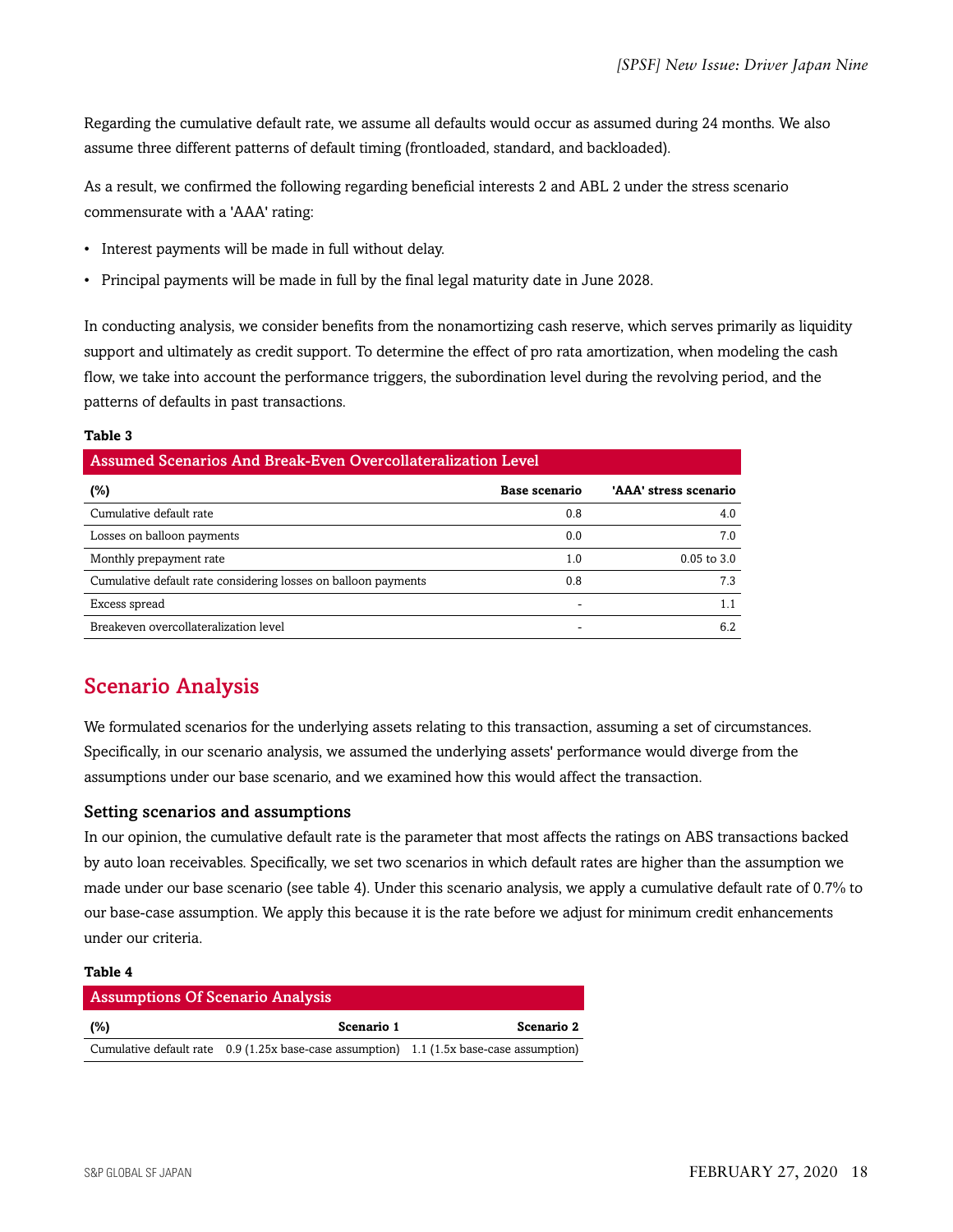#### Results of the scenario analysis

A scenario in which the cumulative default rate is 0.9% (about 1.25x the cumulative default rate assumption under our base scenario) gives rise to the possibility of a downgrade to 'AA+'. A scenario where the cumulative default rate is 1.1% (about 1.5x the cumulative default rate assumption under our base scenario) gives rise to the possibility of a downgrade to 'AA'.

We base this analysis on an assumption that all assumptions for performance of underlying assets, except for the abovementioned cumulative default rates, remain unchanged after the initial rating. Even if the cumulative default rate develops as we assume in the scenario, we may not change the actual ratings in line with the results of this analysis. This is because we determine the ratings from a comprehensive perspective, incorporating various factors in addition to those considered in this analysis.

# <span id="page-18-0"></span>Structural Analysis

#### Servicing risk and liquidity risk

VWFSJ acts as the transaction's servicer and JACCS and Cedyna as its subservicers. We conducted an operational review meeting with VWFSJ, JACCS, and Cedyna. We asked them about various issues, including their organizational structures as servicers/subservicers, their methods for managing receivables, and their system development. We believe that they have sufficient capability to fulfill their respective roles in this transaction.

VWFSJ could be discharged from its servicing activities in the event of certain credit events involving the company. Choosing a new servicer and entrusting servicing operations with that company may be a time-consuming process and may result in a temporary disruption of collections from the receivables pool. This would, in turn, impair the performance of the transaction. In this transaction, a backup servicer will not be appointed at the closing date. In the event that certain credit events in trust agreements occur, trustee 1 will appoint a backup servicer and, in certain cases, have that backup servicer take over servicing operations from the initial servicer. This structure mitigates the risk of an extended period of disruption to servicing activities.

In addition, this transaction will benefit from a cash reserve sufficient to cover four months' worth of interest payments and transaction expenses, to be funded at the transaction's closing.

#### Commingling risk

There is a risk that collected funds may not be transferred (maximum: one month's worth of collection proceeds) because of commingling if VWFSJ defaults. In this transaction, advance payment collections by VWFSJ mitigate this commingling risk. Overcollateralization also mitigates commingling risk.

#### Counterparty risk

A collection account is established in the name of trustee 2 at MUFG Bank. In the future, if the rating on the bank is lowered and the bank loses its status as a qualified bank (under the transaction documents, qualified banks have a short-term credit rating of 'A-1' or above), the collection account will be transferred within 30 days to a bank that satisfies the above criteria.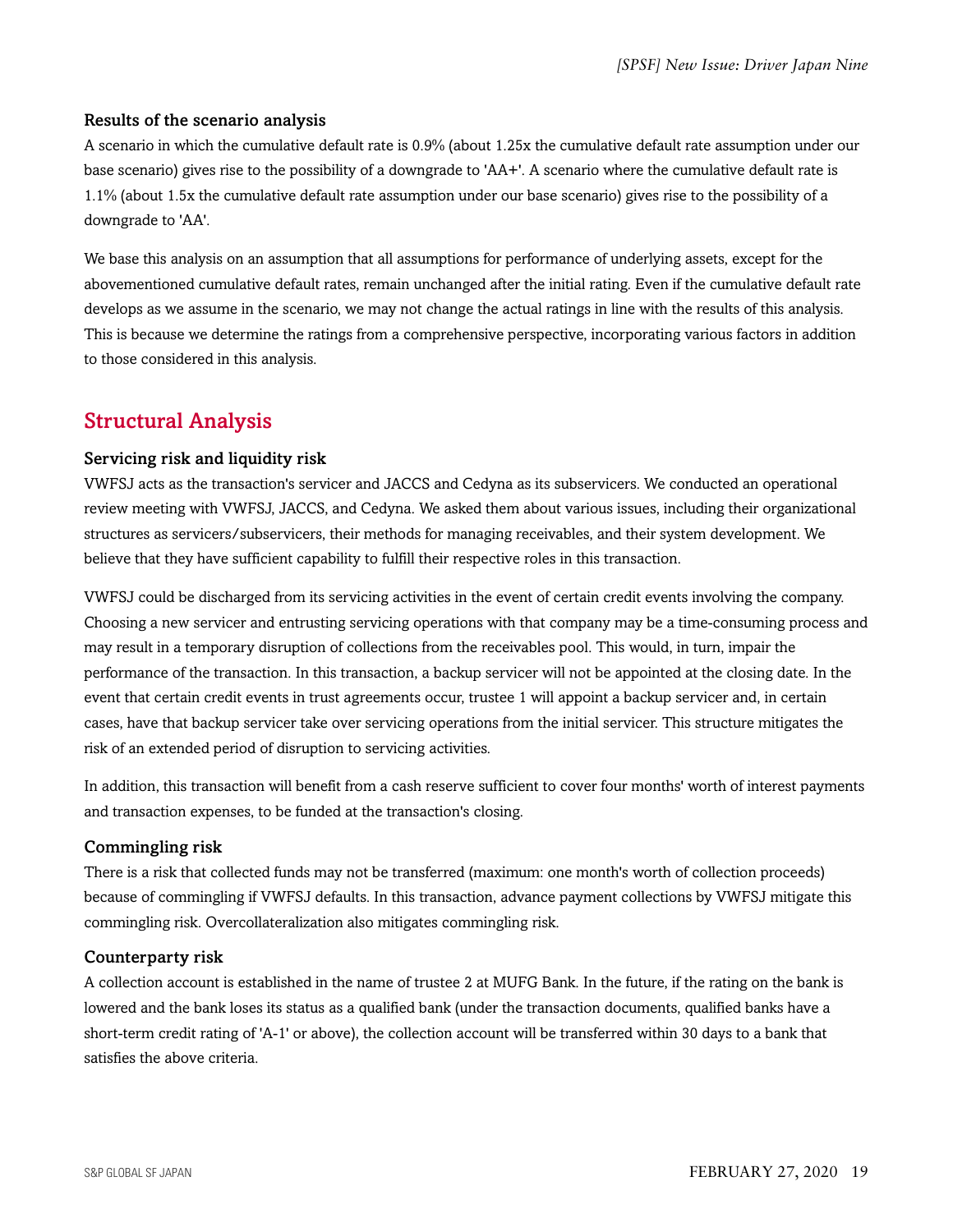# <span id="page-19-0"></span>Legal Risk

Because the securitized asset pool of this transaction contains balloon auto loans, in our analysis we considered the typical characteristics and contract structure of balloon auto loans and other relevant factors. On the basis of our understanding of the above characteristics and contract structure, we then considered whether installment or balloon payments of auto loans can be impaired as a result of any adverse factors, such as the cancellation of a borrower's obligation to make such payments when the originator or a car dealer that provided the borrower with a buyback guarantee enters into insolvency proceedings.

We analyzed whether a borrower's obligation to make the installment or balloon payments would be cancelled through trustee 1's termination of the auto loan agreement by treating it as an executory bilateral contract when the originator--which guarantees to buy the vehicle back from the borrower after the borrower's completion of installment payments--becomes subject to insolvency proceedings before the originator and the borrower complete the performance of their respective obligations in relation to such a buyback guarantee. When the borrower exercises the option to have the originator buy back the vehicle, the originator is obligated to pay to the borrower the buyback price following such buyback and the borrower is obligated to hand over the vehicle to the originator. We note that: (1) such obligations of the originator and borrower arise based on the sale and purchase agreement, which is separate from the auto loan agreement; (2) the linkage between the originator's payment to meet the obligation to buy back the vehicle and the borrower's obligation to make the installment payments under the auto loan agreement is weak; and (3) the originator's payment to buy back the vehicle cannot be deemed as consideration for the borrower's installment payments. Therefore, there seems to be a low likelihood that the auto loan agreement would be terminated as a result of the originator's insolvency because the trustee treated the agreement as an executory bilateral contract.

In addition, we analyzed whether the borrower would be able to assert a payment suspension claim under the Installment Sales Act. When the originator or a car dealer that provides the borrower with the buyback guarantee enters into insolvency proceedings, there is a possibility that the insolvency trustee will deem the sale and purchase agreement as an executory bilateral contract, will terminate the sale and purchase agreement, and will not pay the buyback price for the vehicle under the sale and purchase agreement. However, the application of the buyback price to the balloon payment is only one of the options the borrower has to make the balloon payment. It would be unfair if the borrower became entitled to refuse to make the balloon payment simply because the borrower was prevented from exercising the option to use the buyback price. The insolvency trustee is also lawfully entitled to terminate the sale and purchase agreement under insolvency laws, and its failure to pay the buyback price as a result of its termination of the sale and purchase agreement would not constitute a default of the buyback guarantee. Therefore, there seems to be little possibility that the borrower would be able to refuse to make the installment payments or the balloon payment by asserting the payment suspension claim.

# <span id="page-19-1"></span>Surveillance

We will analyze regular servicer reports detailing the performance of the underlying collateral, monitor supporting ratings, and make regular contact with the servicer to ensure that it maintains minimum servicing standards and that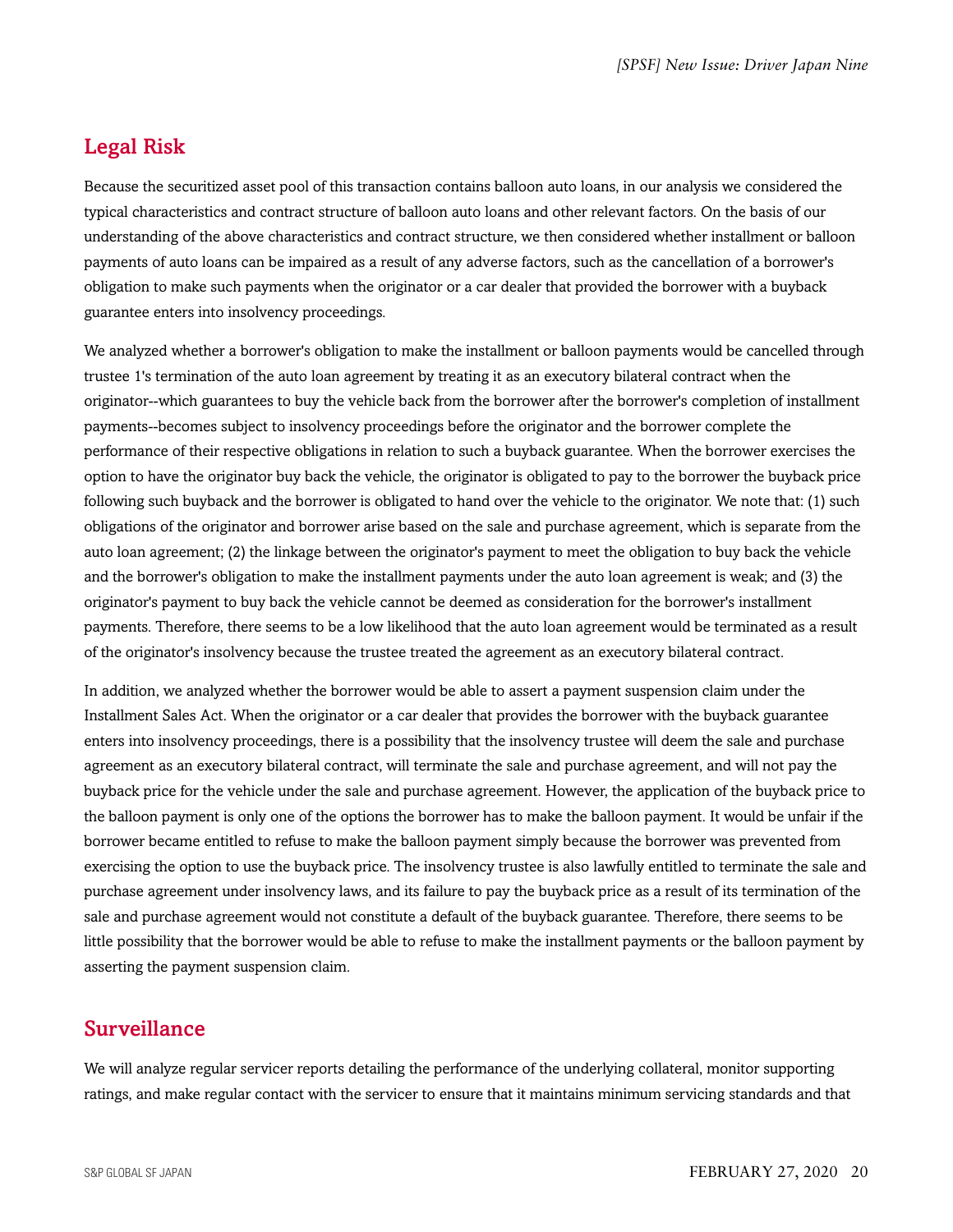any material changes in its operations are communicated and assessed.

The key performance indicators in the surveillance of this transaction are:

- Increases in credit enhancement for the obligations;
- Default rates;
- Delinquency rates; and
- Prepayment rates.

# <span id="page-20-0"></span>**Note**

The cumulative gross loss ratio is calculated as follows:

- The numerator is the sum of the discounted principal balance of all auto loan receivables that have defaulted from the initial cut-off date through to the end of the monthly period immediately preceding the relevant trust calculation date.
- The denominator is the sum of: (1) the aggregate discounted principal balance of the initial auto loan receivables as of the initial cut-off date, and (2) the aggregate discounted principal balance of all additional auto loan receivables (if any) entrusted as of the additional entrustment dates that occur within six months prior to the relevant trust calculation date.

# <span id="page-20-1"></span>Related Criteria

- Counterparty Risk Framework: Methodology And Assumptions, March, 8, 2019
- Incorporating Sovereign Risk In Rating Structured Finance Securities: Methodology And Assumptions, Jan. 30, 2019
- Global Framework For Assessing Operational Risk In Structured Finance Transactions, Oct. 9, 2014
- Global Framework For Cash Flow Analysis Of Structured Finance Securities, Oct. 9, 2014
- Global Methodology And Assumptions For Assessing The Credit Quality Of Securitized Consumer Receivables, Oct. 9, 2014
- Methodology: Credit stability Criteria, May 3, 2010
- Methodology For Servicer Risk Assessment, May 28, 2009

# <span id="page-20-2"></span>Related Research

- Japan Structured Finance 2020 Outlook: Potential Apartment Loan RMBS Woes Amid General Tranquility, Jan. 8, 2020
- Japanese Structured Finance Scenario And Sensitivity Analysis 2017: The Effects Of The Top Five Macroeconomic Factors, Dec. 26, 2017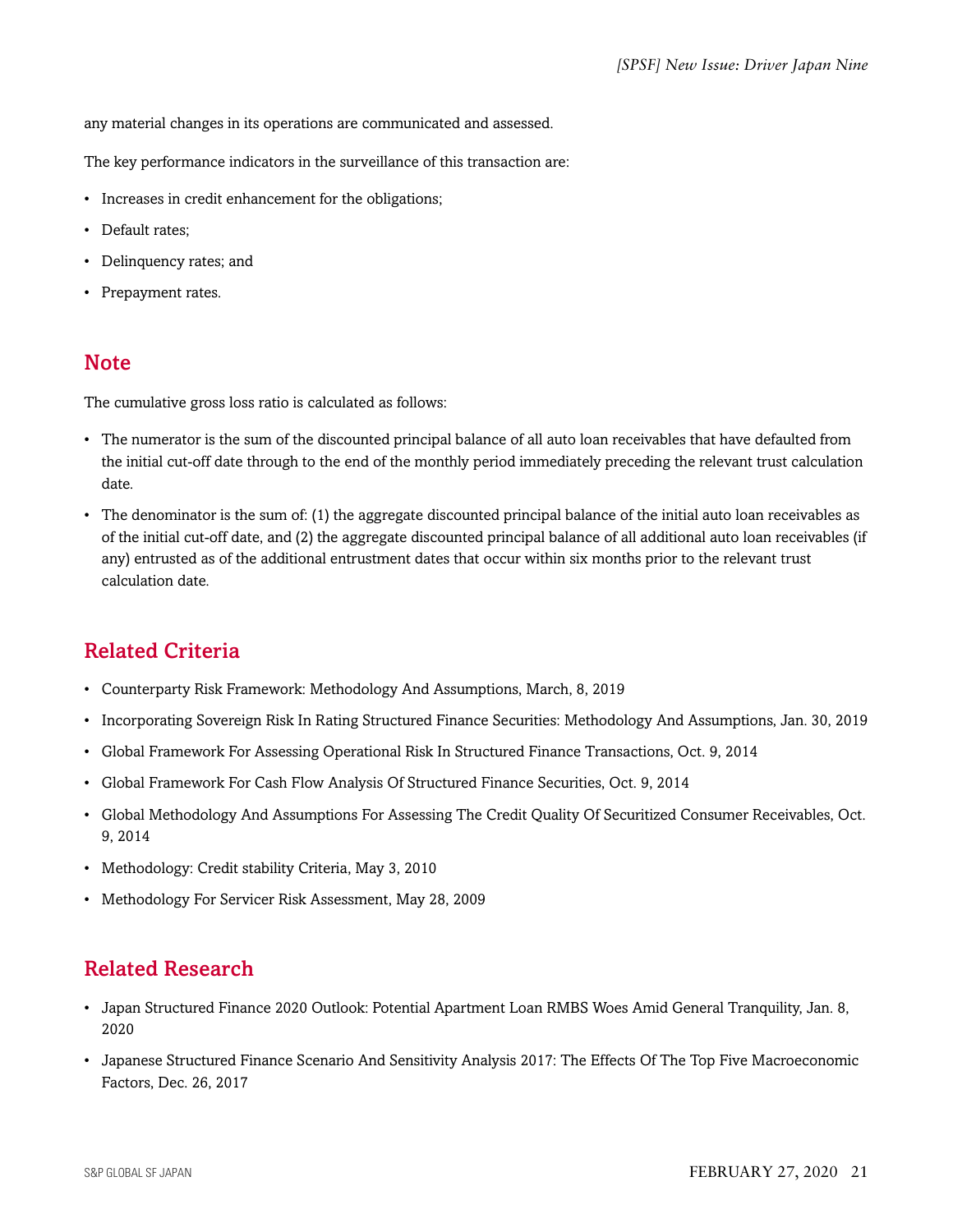• Global Structured Finance Scenario And Sensitivity Analysis 2016: The Effects Of The Top Five Macroeconomic Factors, Dec. 16, 2016